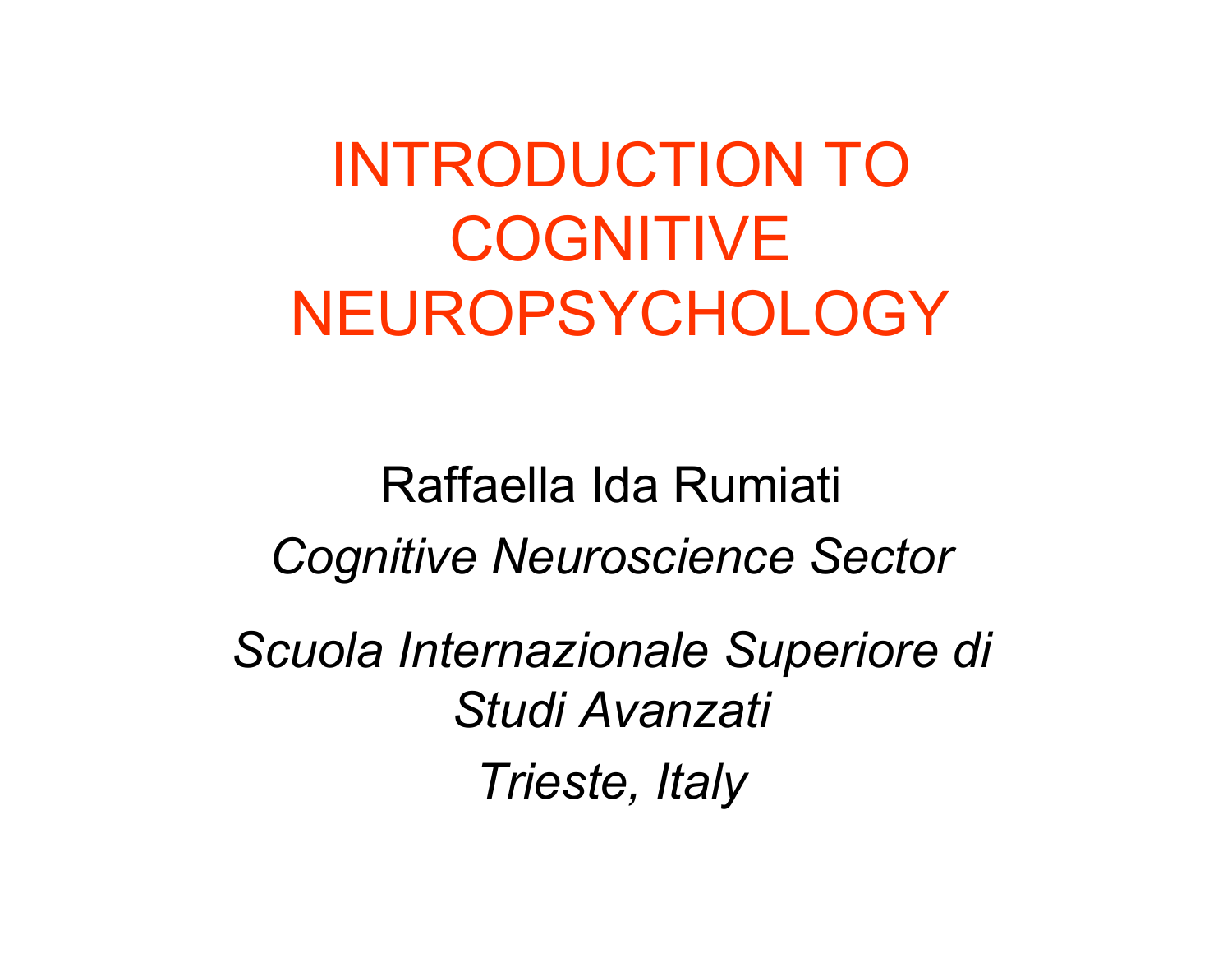### WHAT IS NEUROPSYCHOLOGY?

- Neuropsychology is the study of the effects of lesions or dysfunctions of the Central Nervous System (CNS) on cognition and behaviour.
- •The regions of interest are the cortex of the two brain hemispheres, the sub-cortical structures (such as thalamus, basal ganglia, hypothalamus, and amygdala) and the main connecting white matter fibres.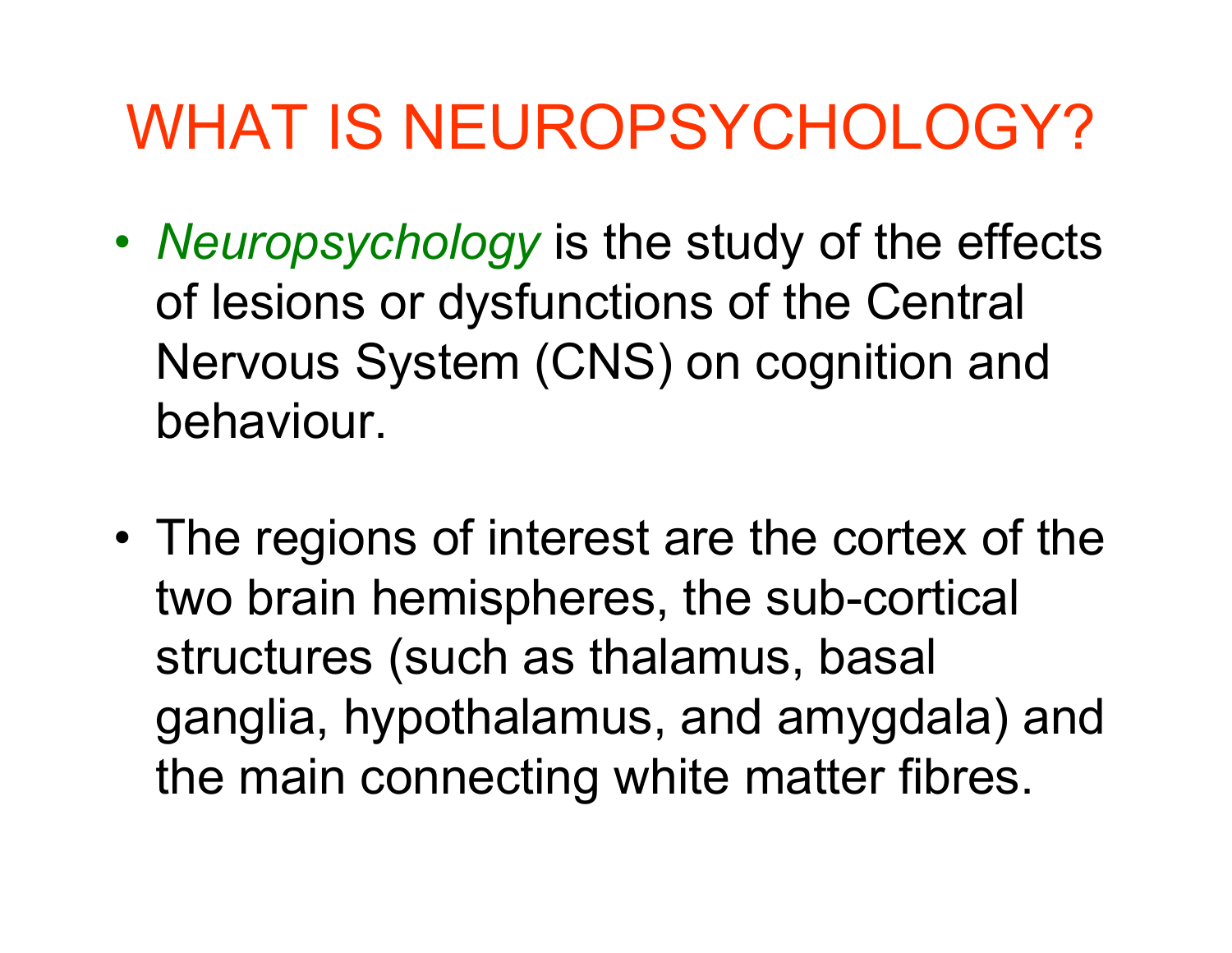### THE AIMS OF NP

- • Neuropsychology is useful for both research and clinical purposes:
	- 1. It explores the functional architecture of the mind and its neural correlates;
	- 2. It provides patients with a diagnosis and possibly with rehabilitative recommendations.
- • No research is possible without a clear understanding of the nature of the deficit.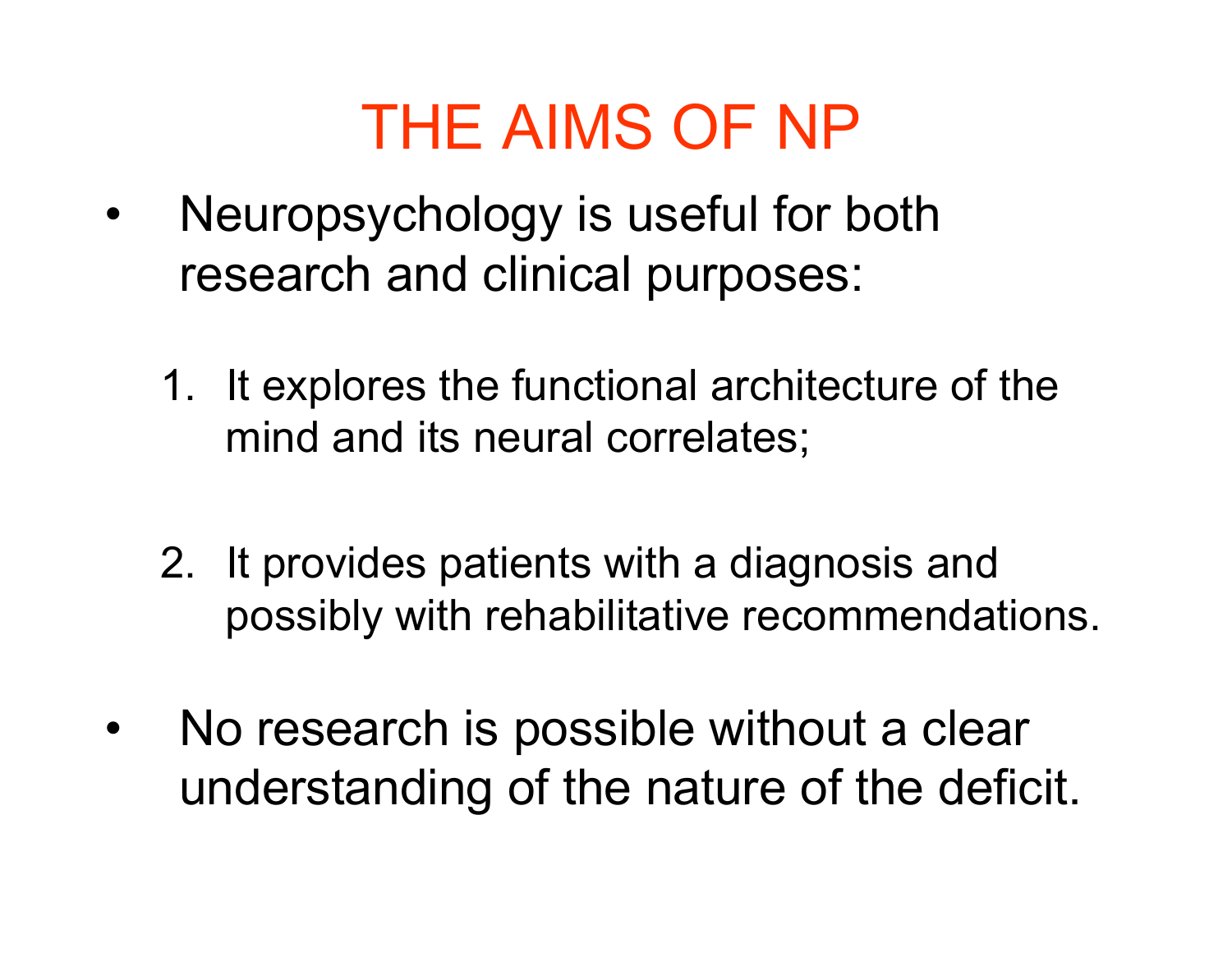# LOCALIZATION

- The history of neuropsychology is linked to the<br>changing of concents of functions' localization •changing of concepts of functions' *localization.*
- •By *localization* we mean that different parts of the brain are specialized in such a way so as to contribute to behaviour at various levels.
- • The most fundamental fact was established in ancient times when the Greeks first determined that the *brain* was the physical *seat* of the mind.
- • The one credited with making this basic advance in the *V century* B.C. is Alcmaeon of Croton, who<br>came to this conclusion after observing brain came to this conclusion after observing brain damaged patients.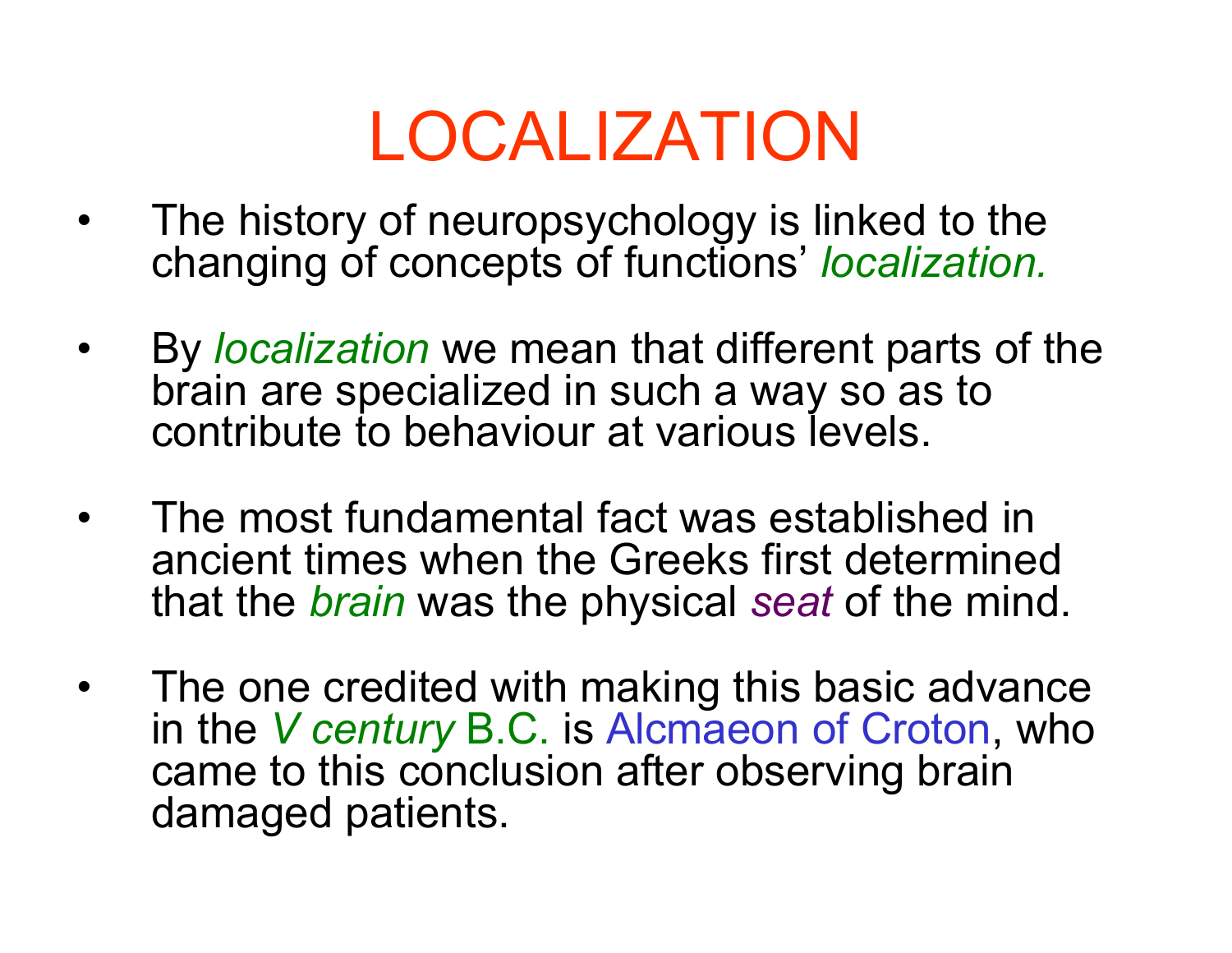# THE CARDIOCENTRIC VIEW

- The alternative hypothesis held the *heart* to be<br>the ergan responsible for sepsation and the organ responsible for sensation and thought.
- This was the accepted view among ancient<br>Equation writers and continued to attract Egyptian writers and continued to attract adherents in ancient Greece.
- Among them, Aristotle (ca 384-322 BC)<br>maintained the cardiocentric view, and maintained the cardiocentric view, and suggested that the brain served to cool the blood.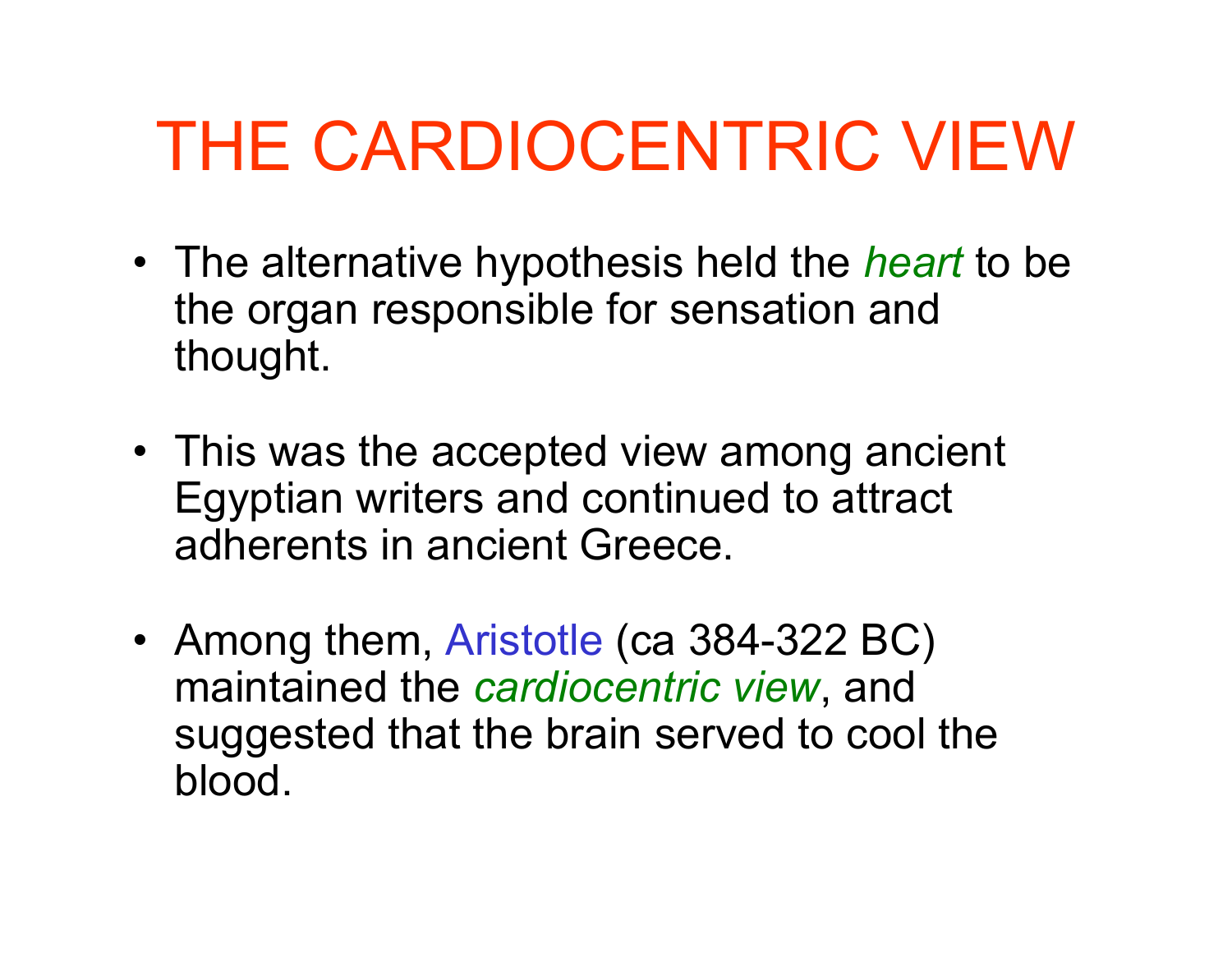#### THE THEORY OF THE VENTRICLES

- Among cerebrocentrics, however, the<br>nature of the mind brain relation west nature of the mind-brain relation was poorly understood.
- •In fact, for centuries, the most important<br>anotomical footures of the brain were anatomical features of the brain were considered to be the ventricles.
- Why ventricles? Because they contained<br>the real substance of the mind i.e. the the *real substance* of the mind, i.e. the cerebrospinal fluid.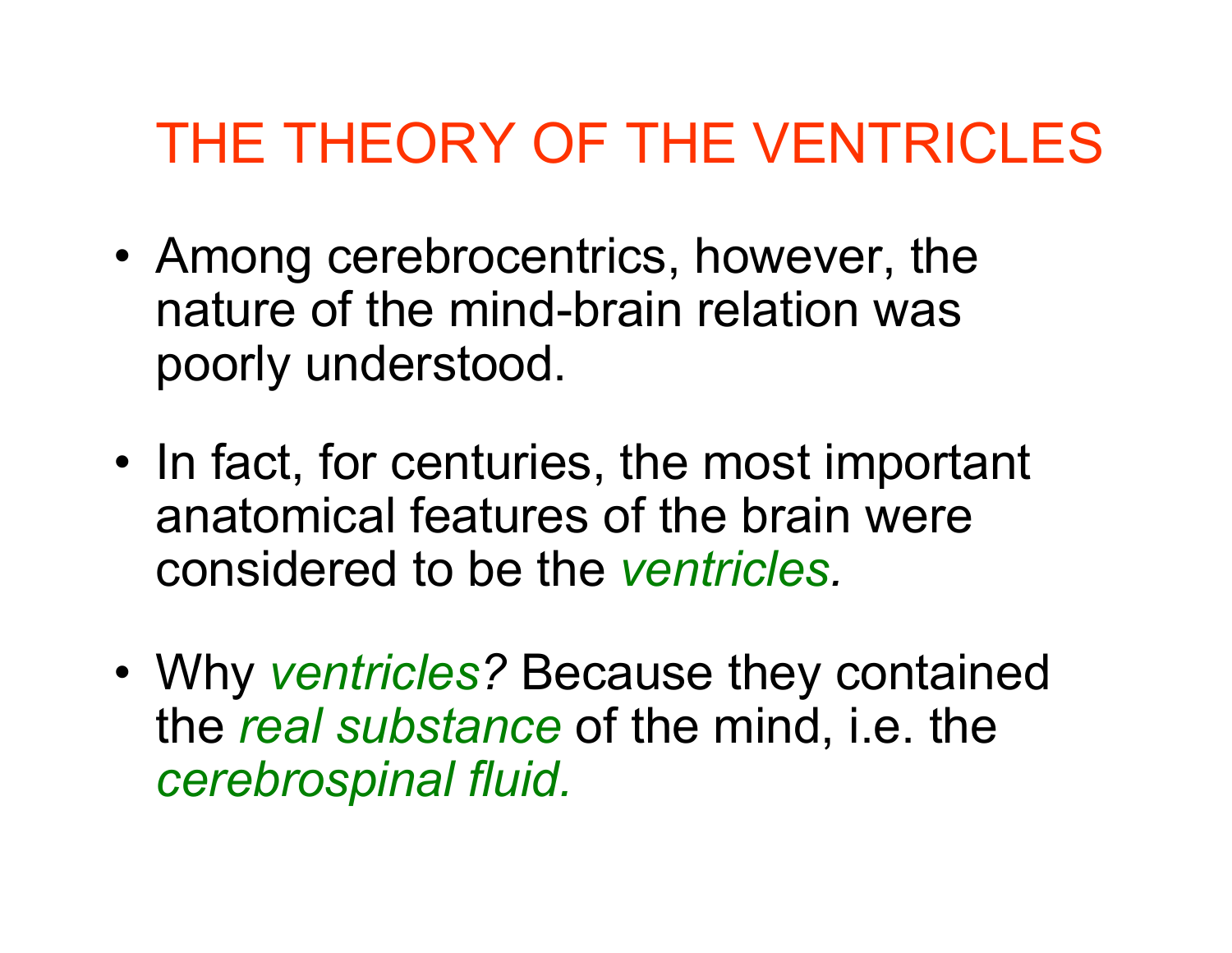## VENTRICLES



- 2: 3rd ventricle
- 3: 4th ventricle
- 4: Monro's foramen
- 5: aqueduct
- 6-9: lateral ventricles (1-2)
	- 15: Luschka's foramen & (16) Magendie's foramen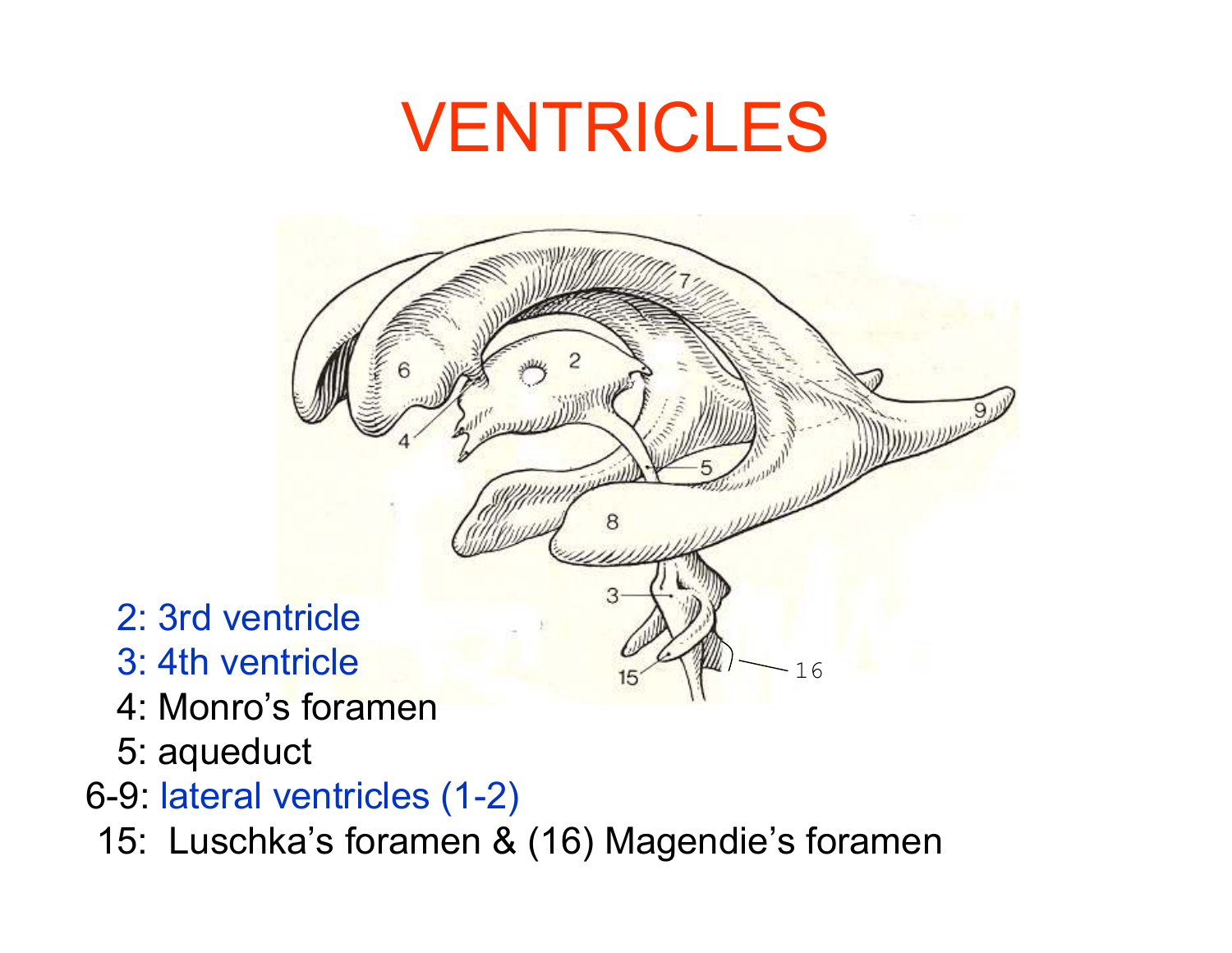#### LOCALIZATION AND THE VENTRICLES

Herophilus of Alexandria (ca 335-280 BC)

•placed the mind in the posterior (fourth) ventricle.

Galen (130-200 AD)

- • distinguished three basic components of the intellect: imagination, reason and memory.
- Although he thought that each function could be affected<br>conarately by brain damage, he did not prepese to localize separately by brain damage, he did not propose to localize them within the ventricular system.

#### Nemesius Bishop of Emesia (ca. 390 AD)

- proposed that *perception* + *imagination* were localized in<br>the 2 lateral ventricles (treated as a single, anterior cavity); the 2 lateral ventricles (treated as a single, anterior cavity);
- •• *reason* in the middle ventricle  $(3^{\circ})$ ;
- •• **memory** in the most posterior ventricle  $(4^{\circ})$ .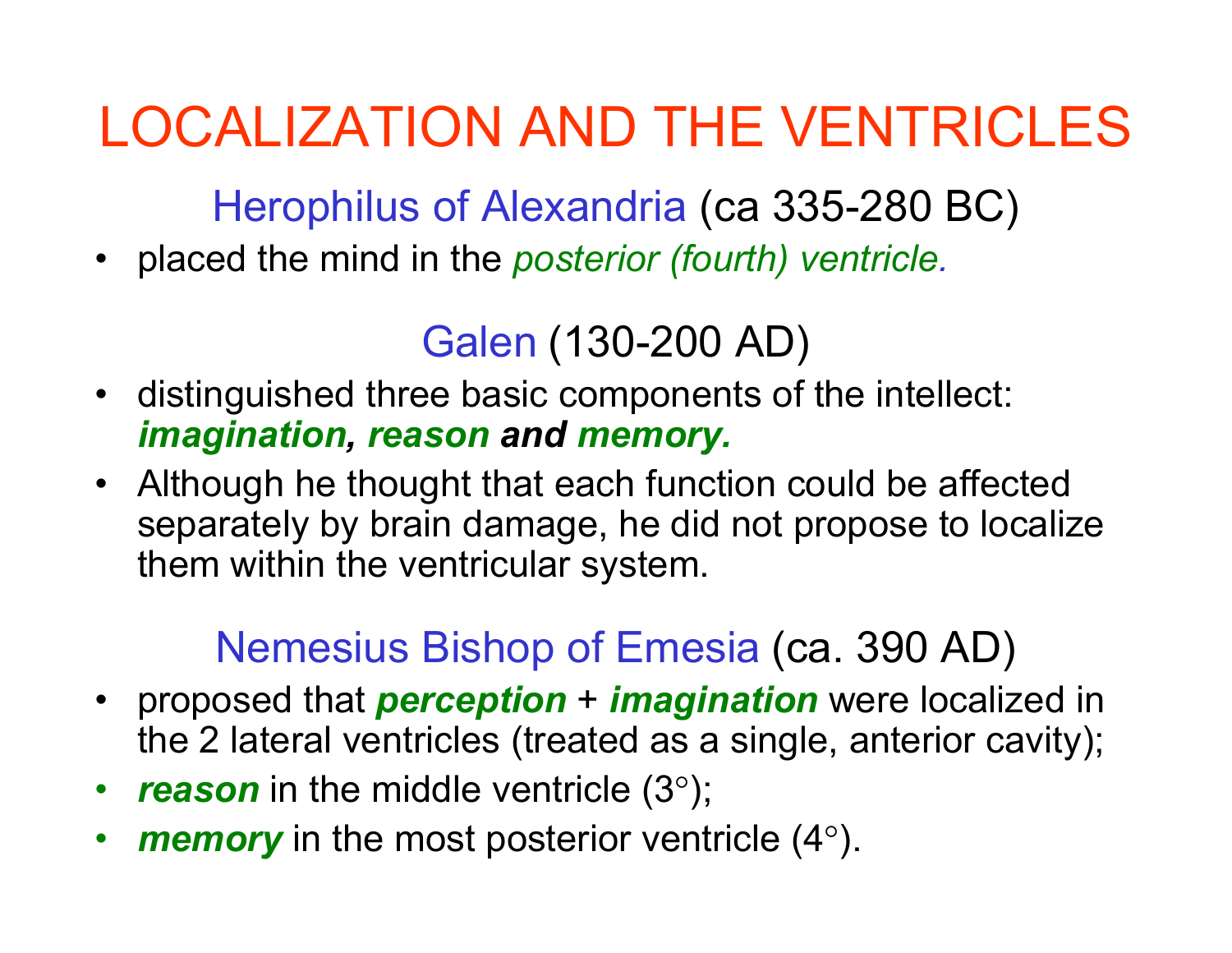

Albertus Magnus, Philosophia naturalis, <sup>1506</sup>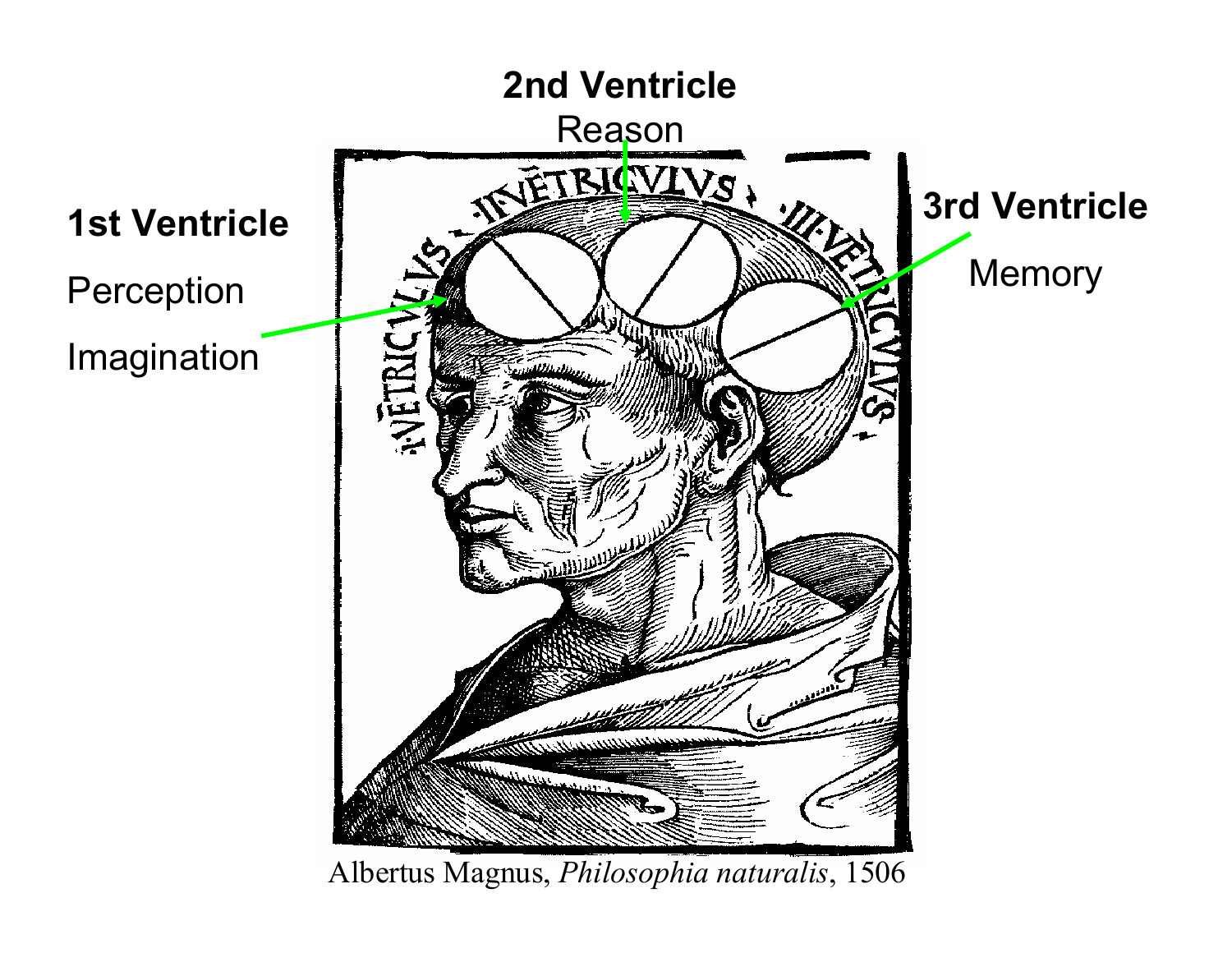#### DECLINE OF THE THEORY OF THE VENTRICLES

• After many centuries, the ventricular doctrine slowly<br>etarted to decline and the ferebrain began its rise to started to decline and the forebrain began its rise to prominence as the source of things intellectual.

#### WHITE MATTER

- After the XVI century, it was accepted that the ancorrelation was the site of mental functions by encephalon was the site of mental functions but thecritical structure was held to be the white matter, whereas the *gray matter* was considered as the external, protecting layer.
- •Schenck (XVI)
- •Wepfer (1727, book published posthumously)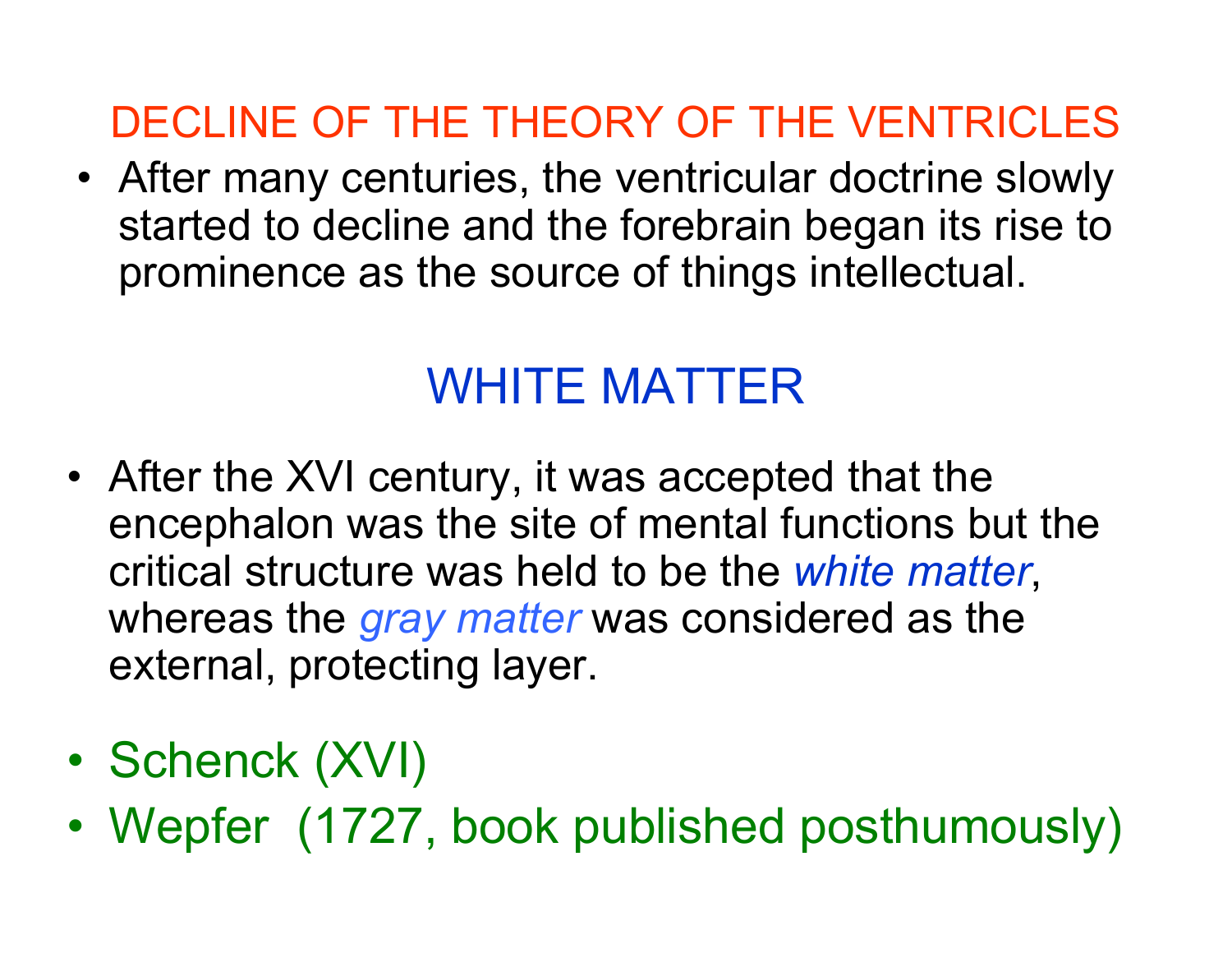RISE OF THE THEORY OF PHRENOLOGYFRANZ JOSEPH GALL (1757-1828)

- He proposed an explicit theory of the mind-brain relationship whose main ideas are:
	- the mind is made up of 27 distinctive components (faculties)
	- these are localized in specific regions (*organs*) of the cerebral cortex
	- the amount of a given faculty determines the size of the organ: the more highly a faculty is developed, the larger the organ.
	- by measuring the skull of an individual, one can<br>infor the dimension of cincle foculties infer the dimension of single faculties.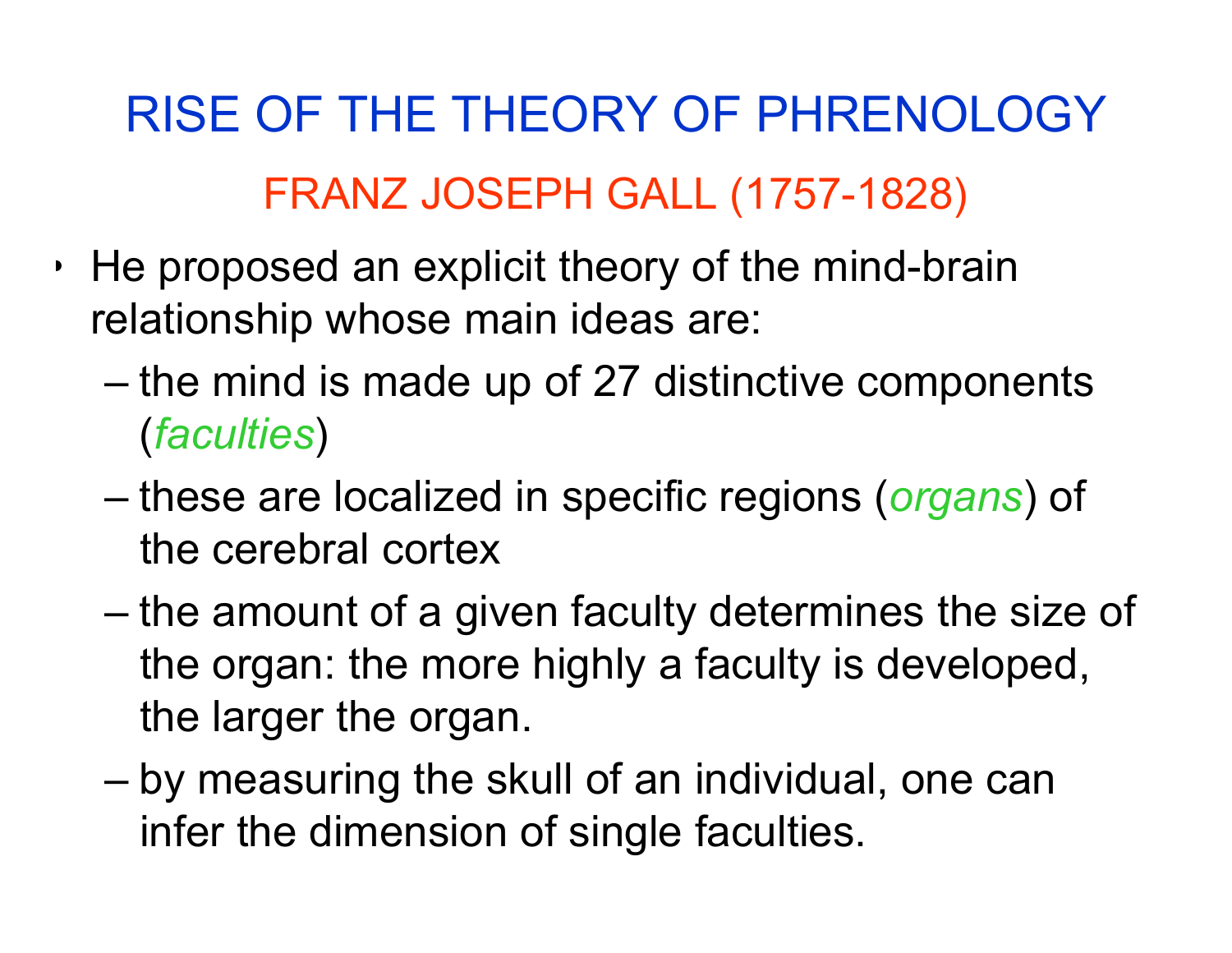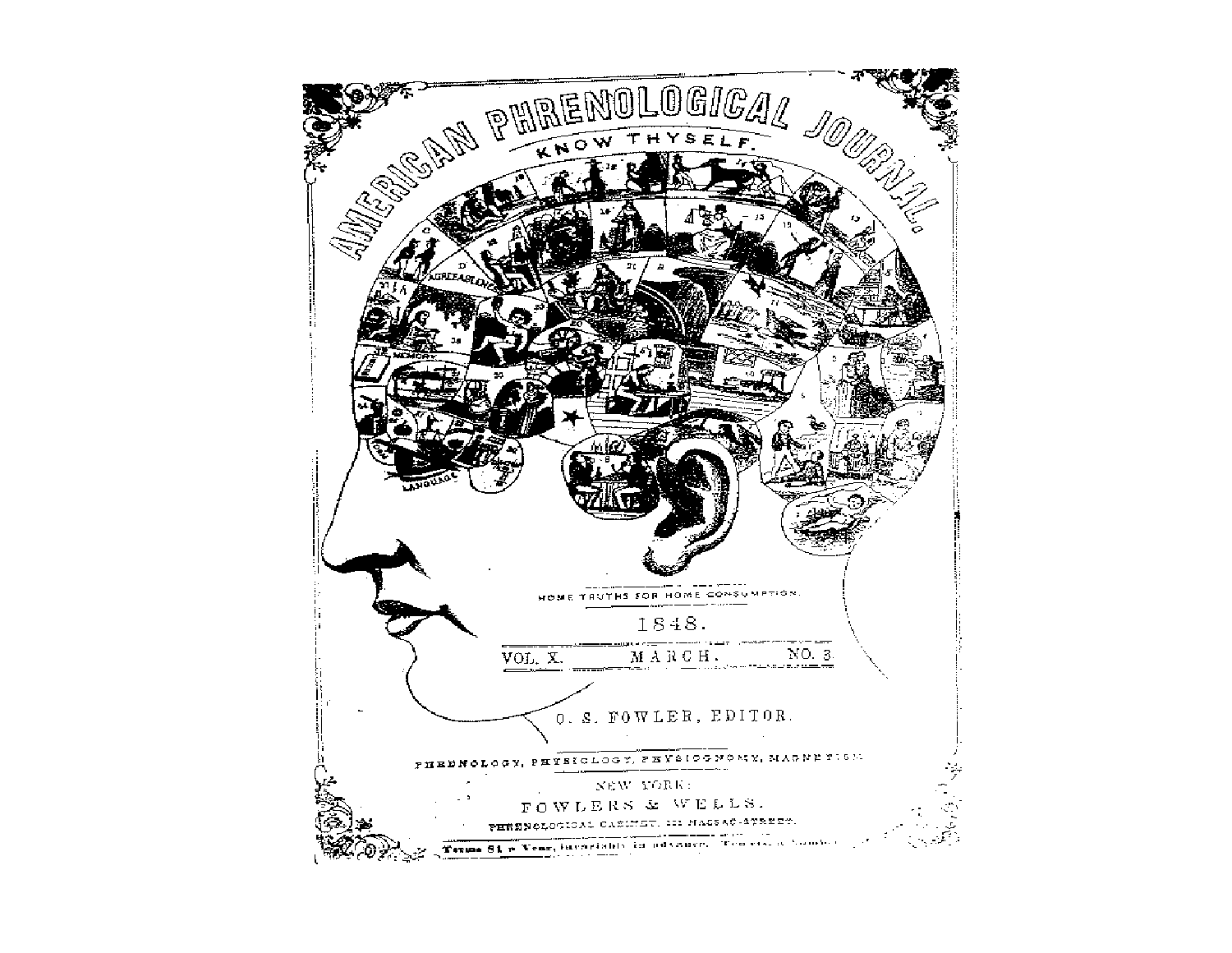- The theory of phrenology was dismissed<br>he seemed it could not be proved esignified because it could not be proved scientifically:
	- too many faculties which were non-cognitive
	- impossible to find their localization.
- Although the method employed by Gall was far<br>from heing estiafactory, the theamy had the merid from being satisfactory, the theory had the merit of drawing the attention to the correlationbetween the *cortex (i.e. grey matter)* and cognitive functions.
- Importantly, Gall and his followers were convinced that speech was housed in the front part of the cerebral cortex.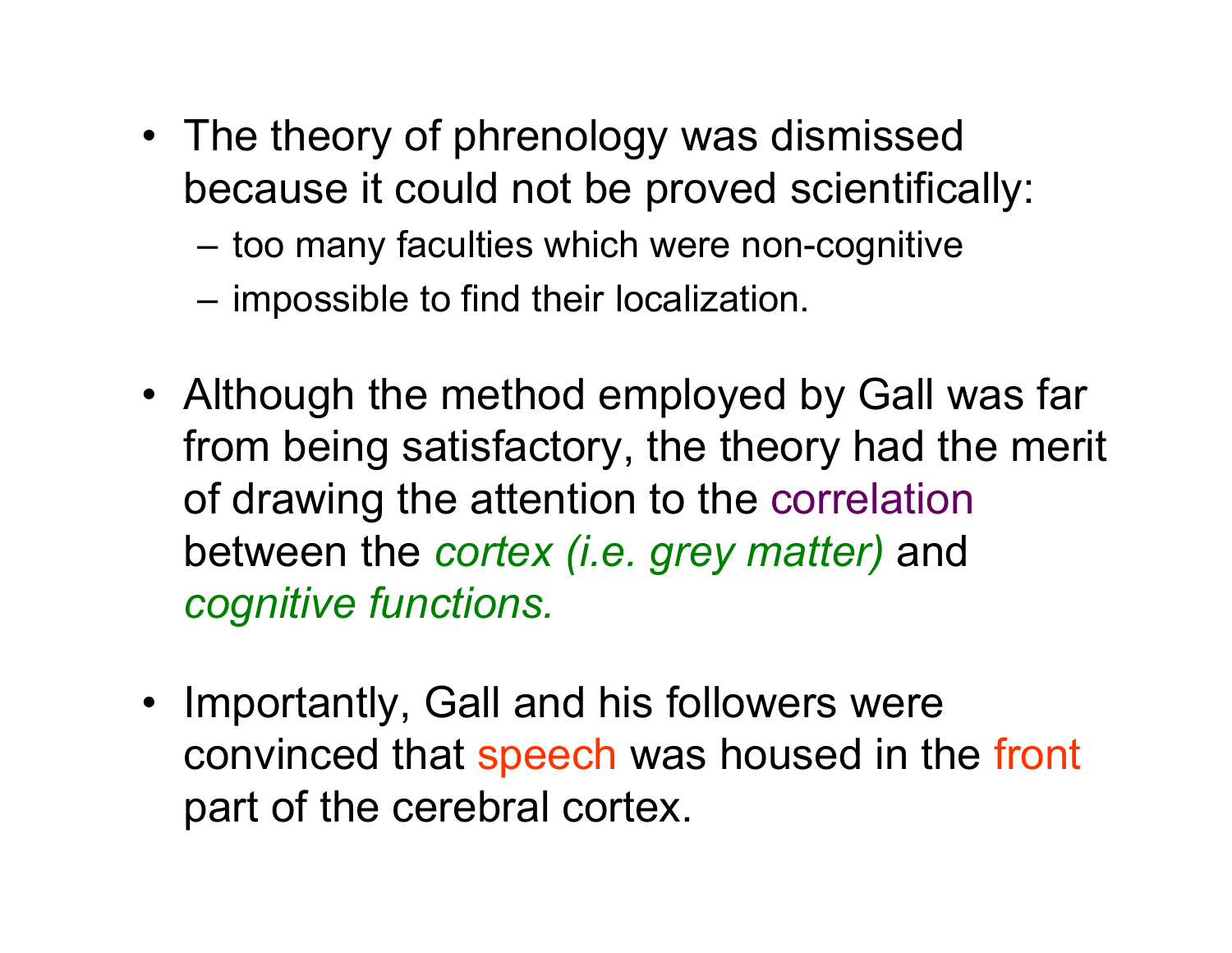#### IS LANGUAGE IN THE FRONTAL LOBES?JEAN-BAPTISTE BOUILLAUD (1796-1881)

- examined a large number of patients with brain<br>damage and language disorders (collected by damage and language disorders (collected by others);
- confirmed the localization of speech in the frontal<br>eartex without distinguishing between left and cortex, without distinguishing between left and right hemisphere, in all the cases considered.
- However Luzzatti & Whitaker (2001) demonstrated that Bouillaud's localization was inconsistent with the observation of many patients with injuries to the frontal lobes without aphasia (and patients with aphasia without frontal lesions).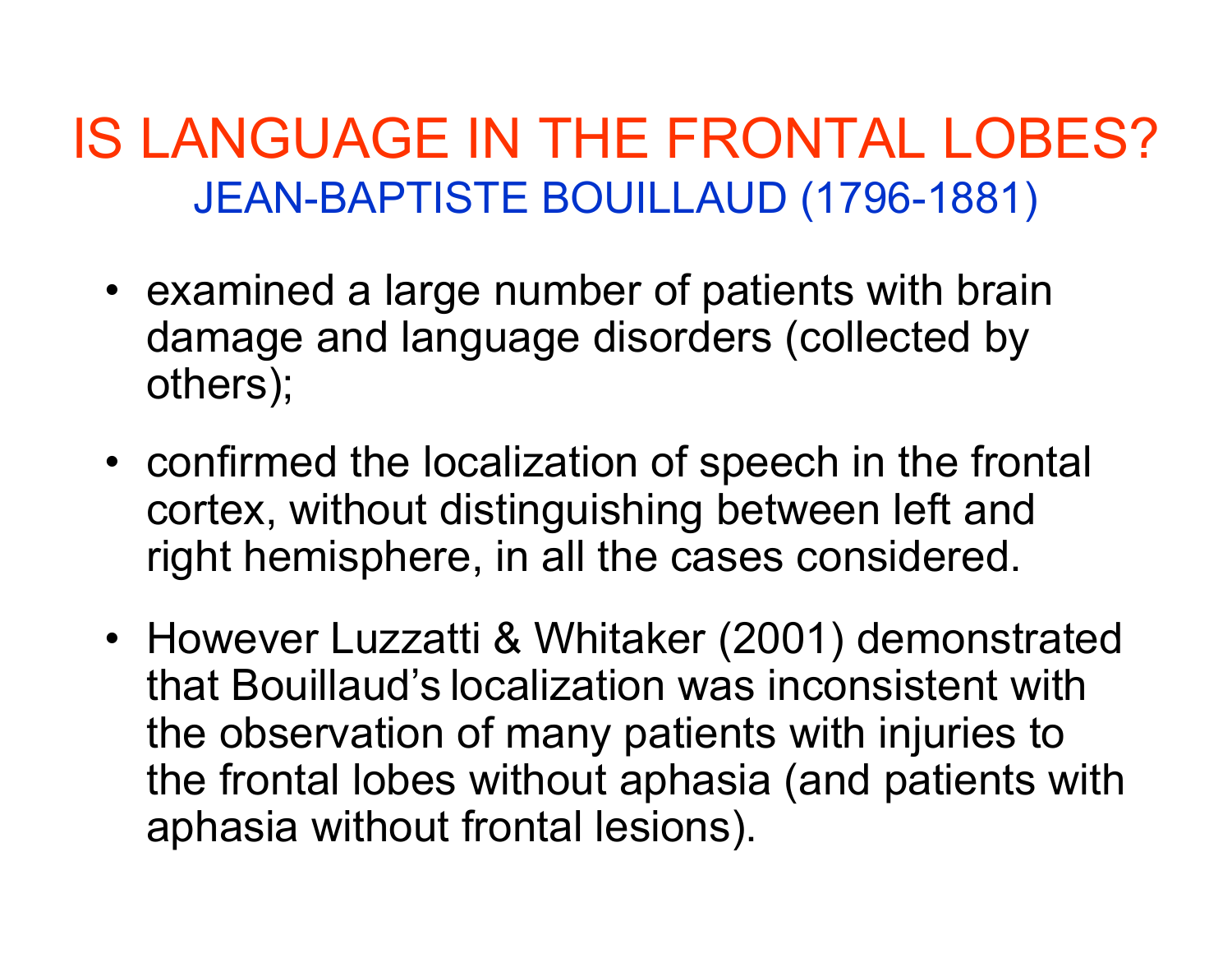IS THE LEFT HEMISPHERE SPECIALIZED FOR LANGUAGE?Marc Dax (1770-1837)

- •In 1836, he presented at a conference of medicine in Montpellier, more than 40 cases of patients with left-hemisphere lesions and aphasia, suggesting that language is a lateralized function.
- Dax's report was published by his son only in 1865, after his death.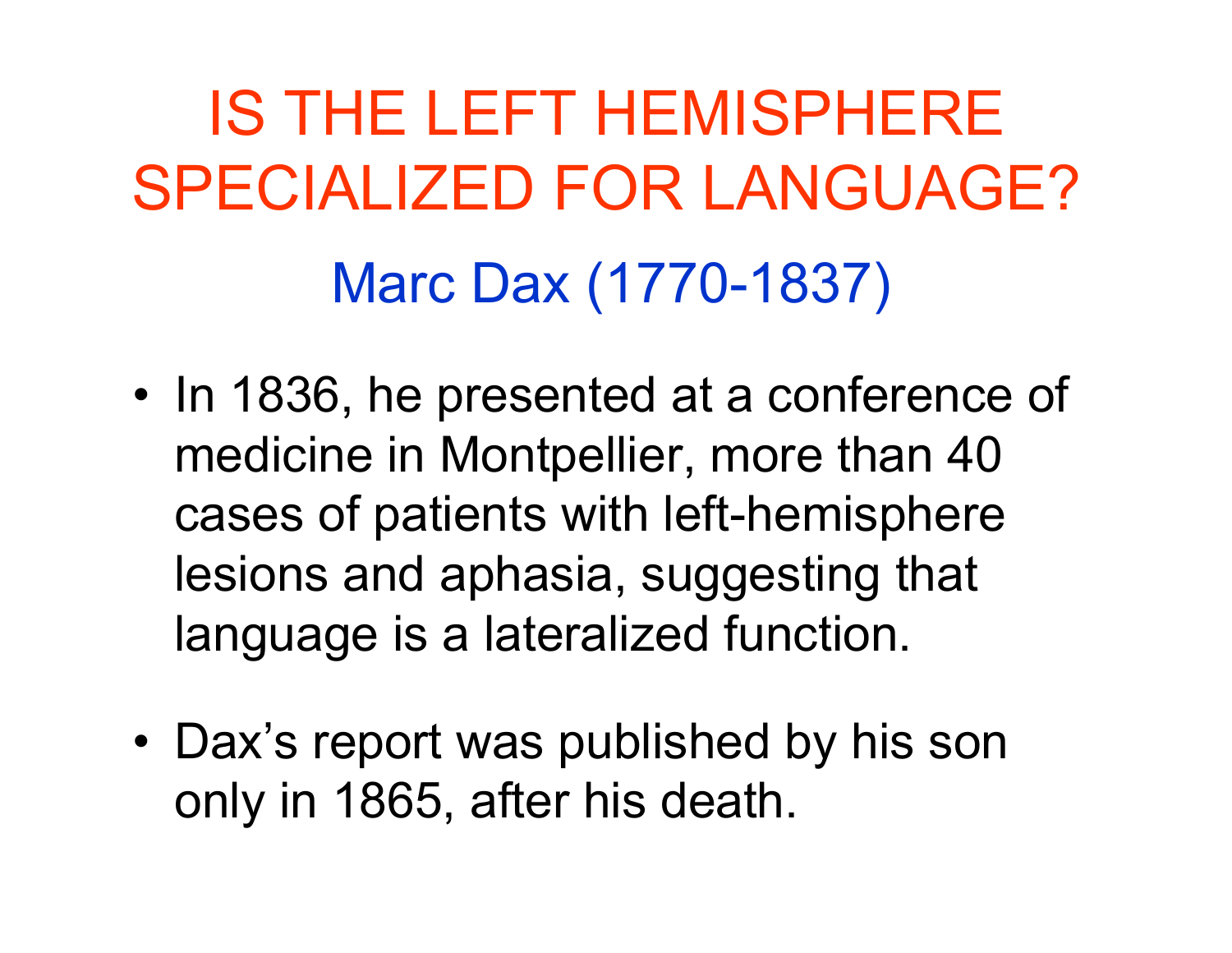### PAUL BROCA



• In 1861, he presented his<br>colobrated case of celebrated case of Monsieur Leborgne, nicknamed "Tan" because this was his only utterance, along with a few obscenities.

 This 51-yr-old man was a long-term resident in an institution, who had lost his capacity for voluntary language 21 yrs. earlier, and had not been able to use his right arm for 10 yrs.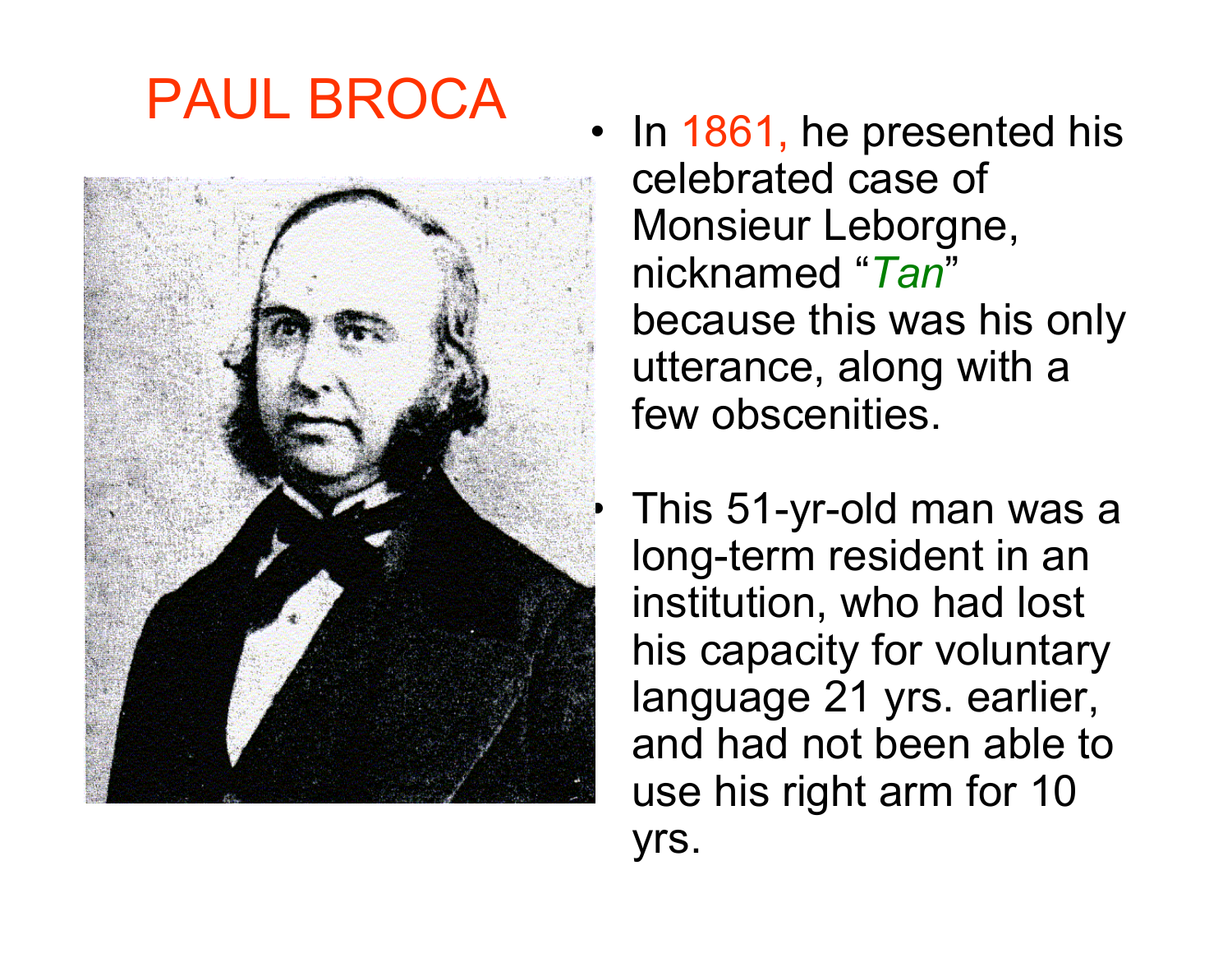

"Tan's" brain, now at the MusèeDupuytren

• In 1865, Broca suggested that language was a function lateralized in the left hemisphere.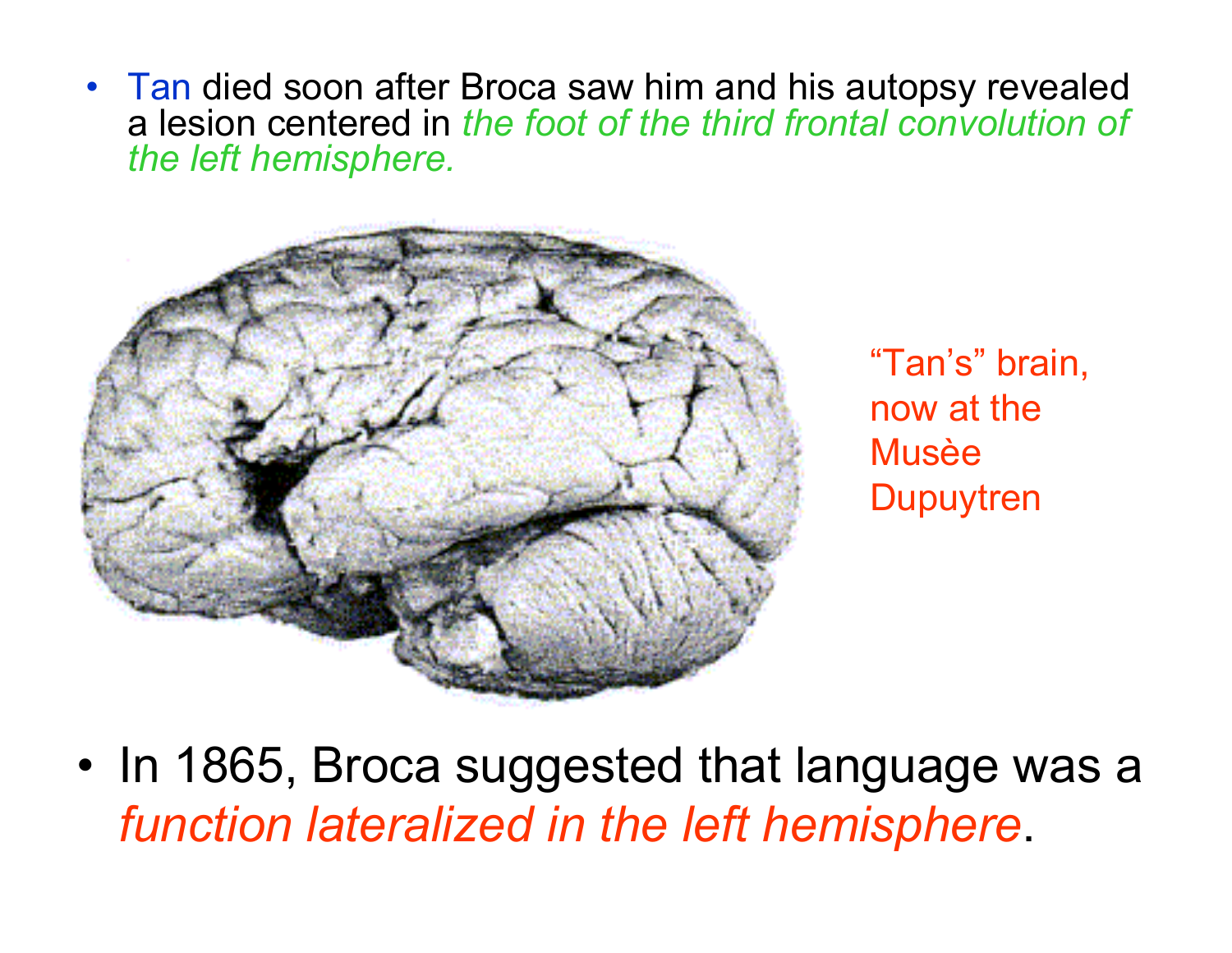# **Wernicke**

He proposed a general model (1874) of language that could explain a number of different aphasic syndromes by means of lesions to different centers and connections to centers.

Unlike Gall's model, a relatively small number of basic centers and connections allow one to explain a wide variety of higher functions.



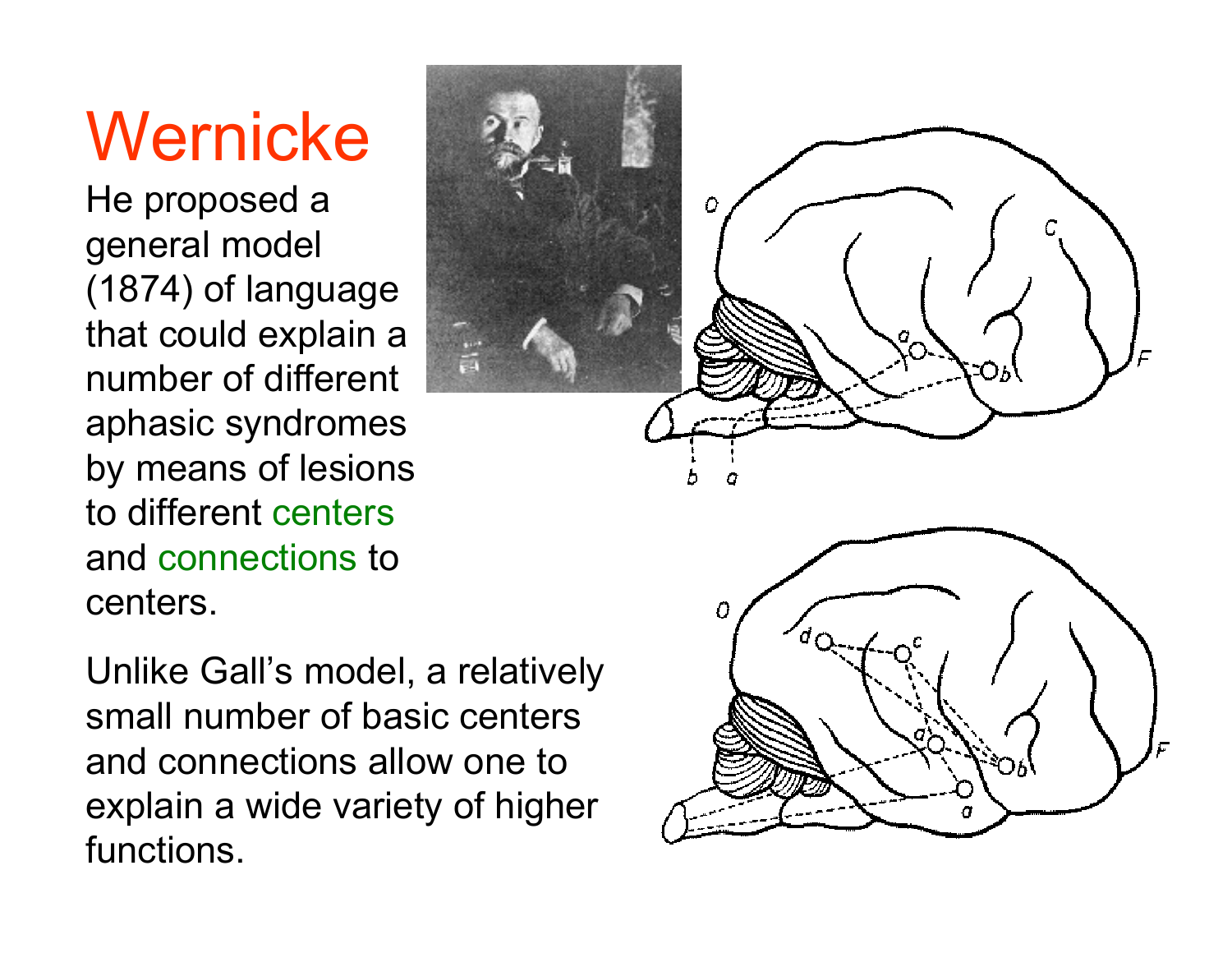#### Localizing motor functions





- Fritsch & Hitzig (1870) found that,<br>dopending on what part of the •depending on what part of the dog's cortex they stimulated electrically, a different part of the body contracted.
- • They also found that if they destroyed this same small area of the cortex, the corresponding part of the body became paralyzed.
- • They thus established that every part of the body has a particular region of the primary motor cortex that controls its movement.
- Body parts that can make the<br>finest movements take up mu finest movements take up much more space than others (Penfield, in man).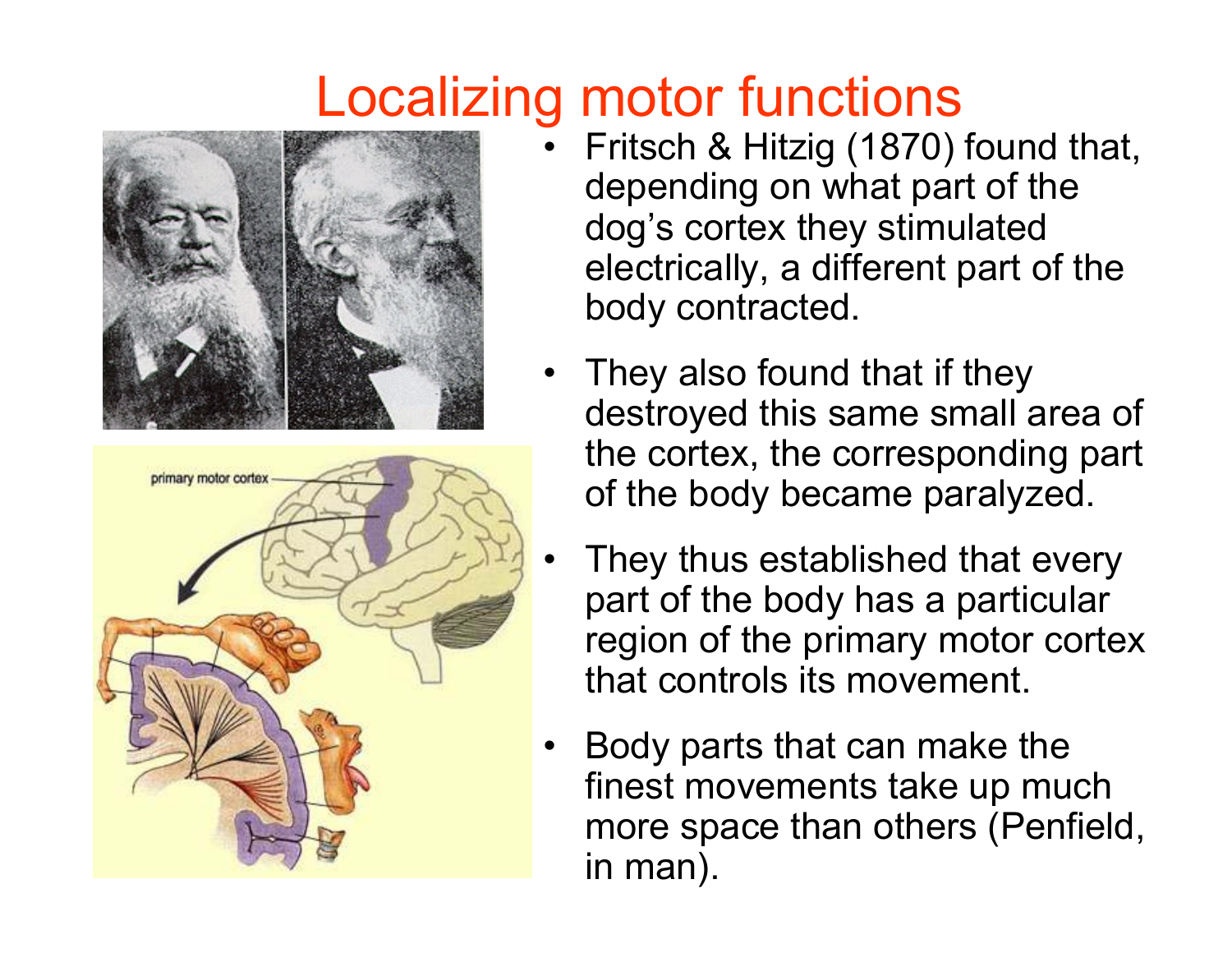

• David Ferrier (1843-1928) performed electric stimulation on the monkey brain.



Fra. 5,—Left Hemisphere of Dog's Brain, after Ferrier. A, the fissure of Sylvius. B, the crucial suleus. O, the olfsetory bolb.  $I, H, HI, IV$ , indicate the first, second, third, and fourth external convolutions respectively. sigmoni gyrus.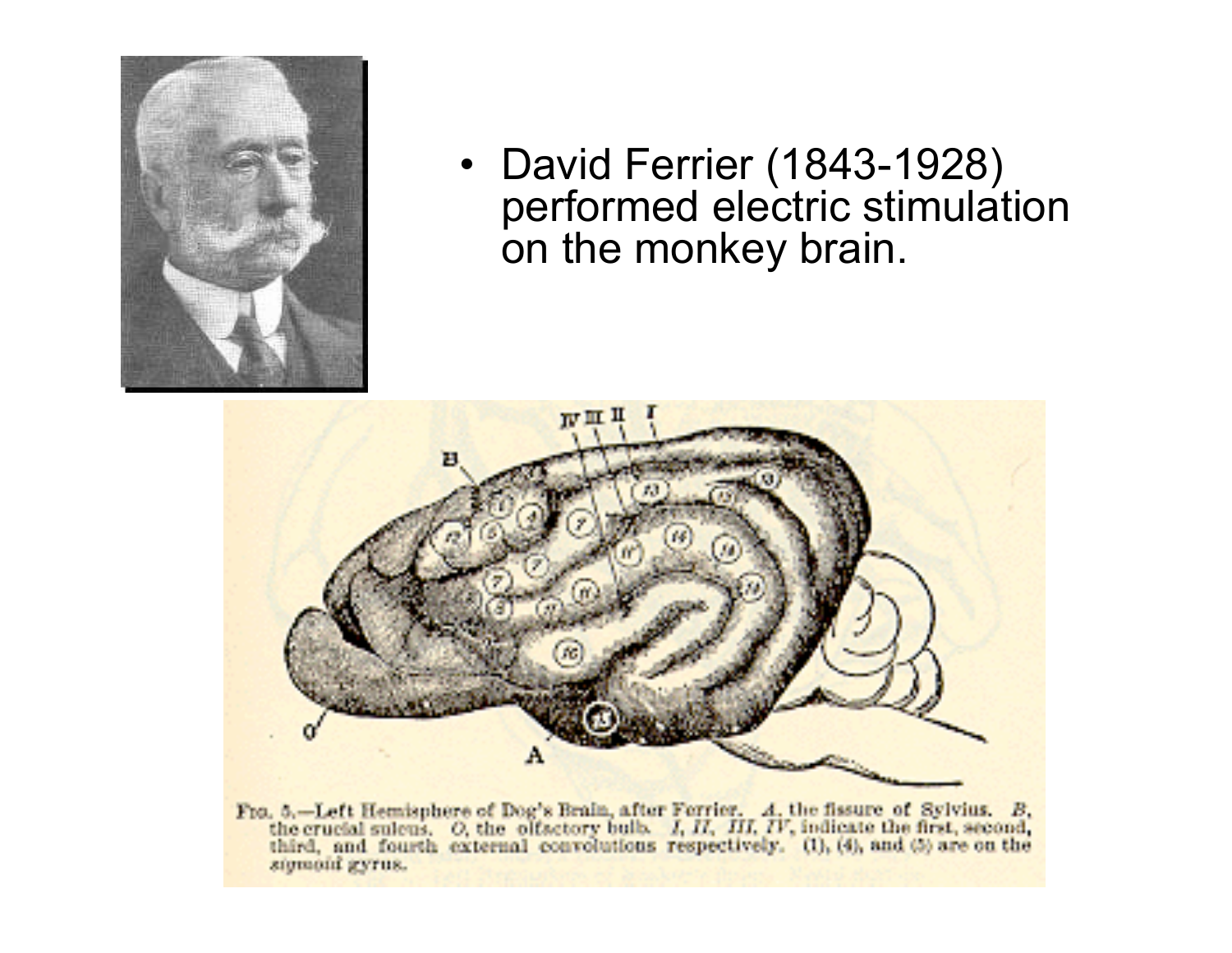#### APRAXIA: LIEPMANN (1920)

1. Motor Apraxia

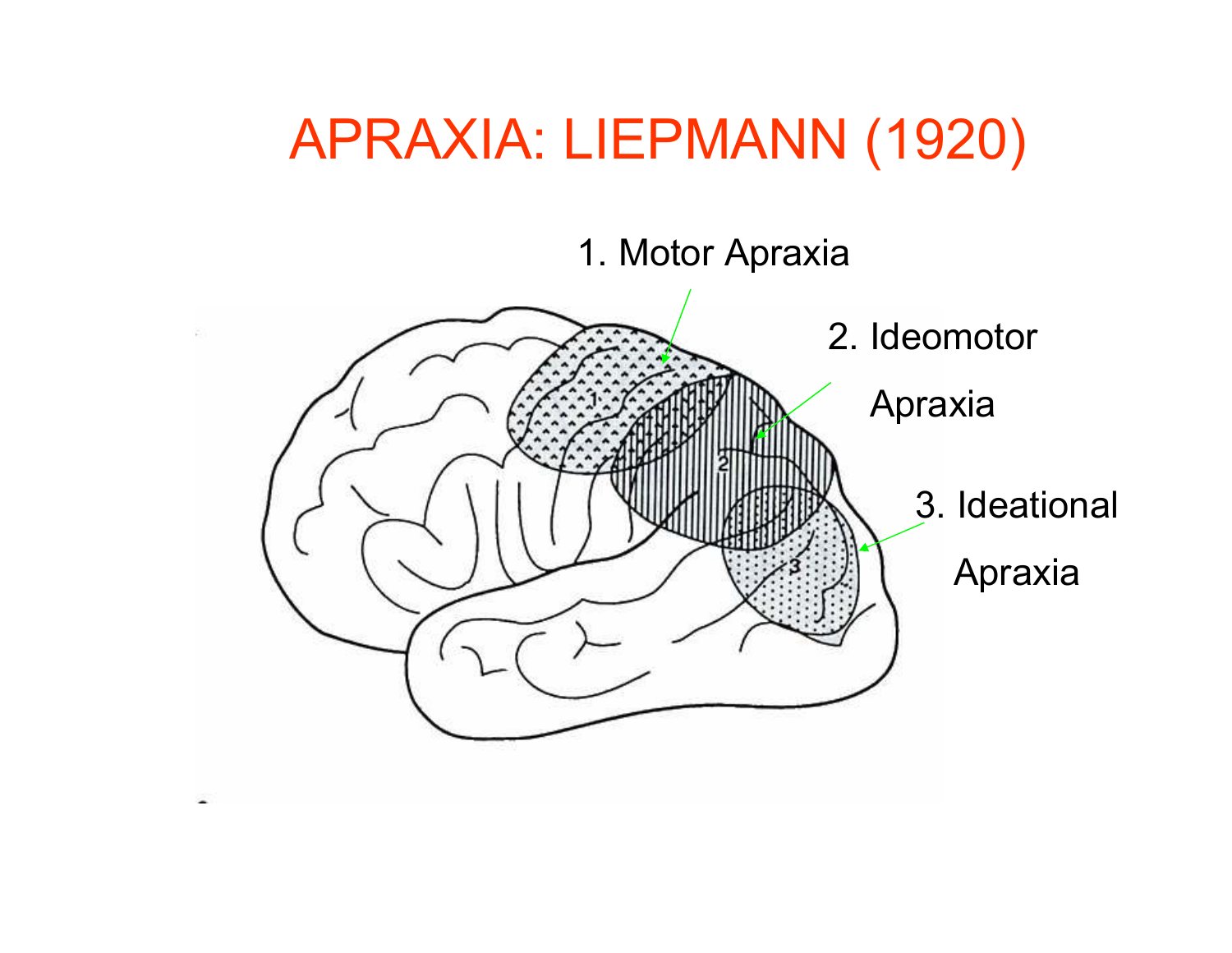# PSYCHIC BLINDNESS

- Munk ablated bilaterally the occipital lobes<br>
of dogs and monkeys (1878–1881) of dogs and monkeys (1878, 1881).
- •The ablation produced an impairment of<br>the animals' ability to recognize objects the animals' ability to recognize objects, although they were still able to navigate in the environment.
- •These findings established an association<br>between vision and assinital certex between vision and occipital cortex.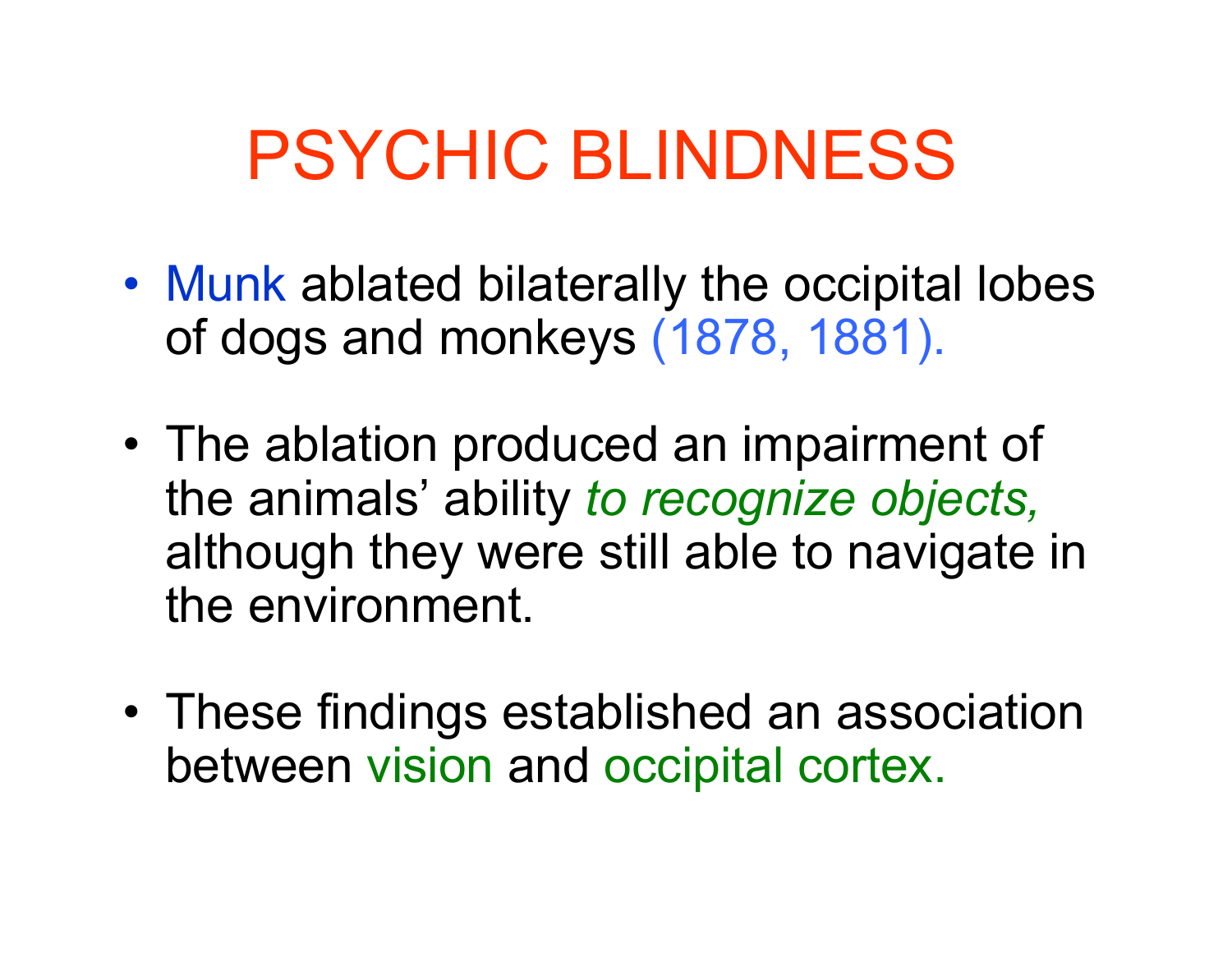# Seelenblindheit or Soul-blindness

- •Lissauer (1890) described the case of a patient with a lesion of the left temporooccipital junction, who was not able to identify familiar objects though he could copy drawings and was not confused.
- He suggested a distinction between an apperceptive and an associative deficit, a<br>aliginal diabetares settle in use to desc clinical dichotomy still in use today.
- •The term *agnosia* was introduced by Sigmund Freud (1891).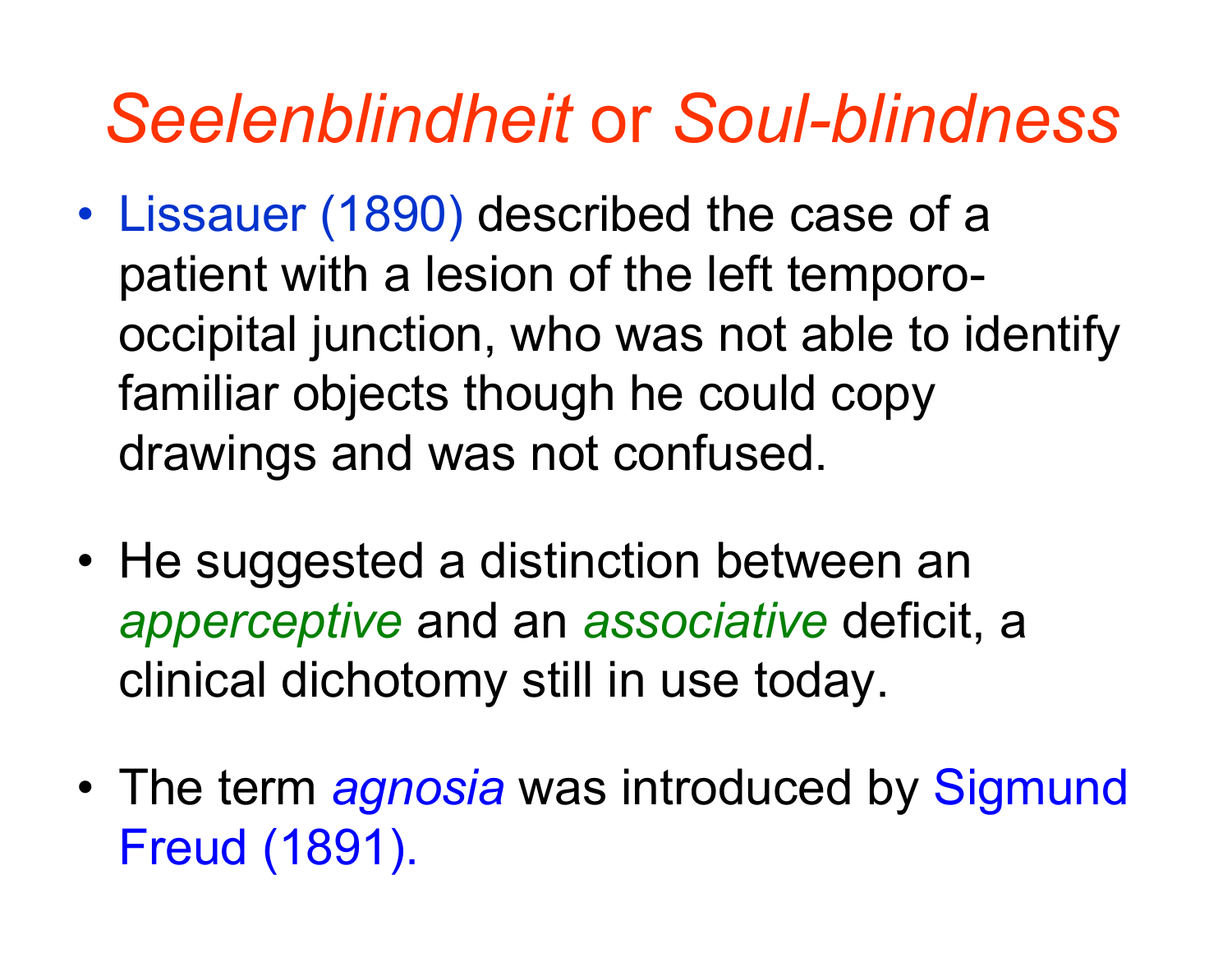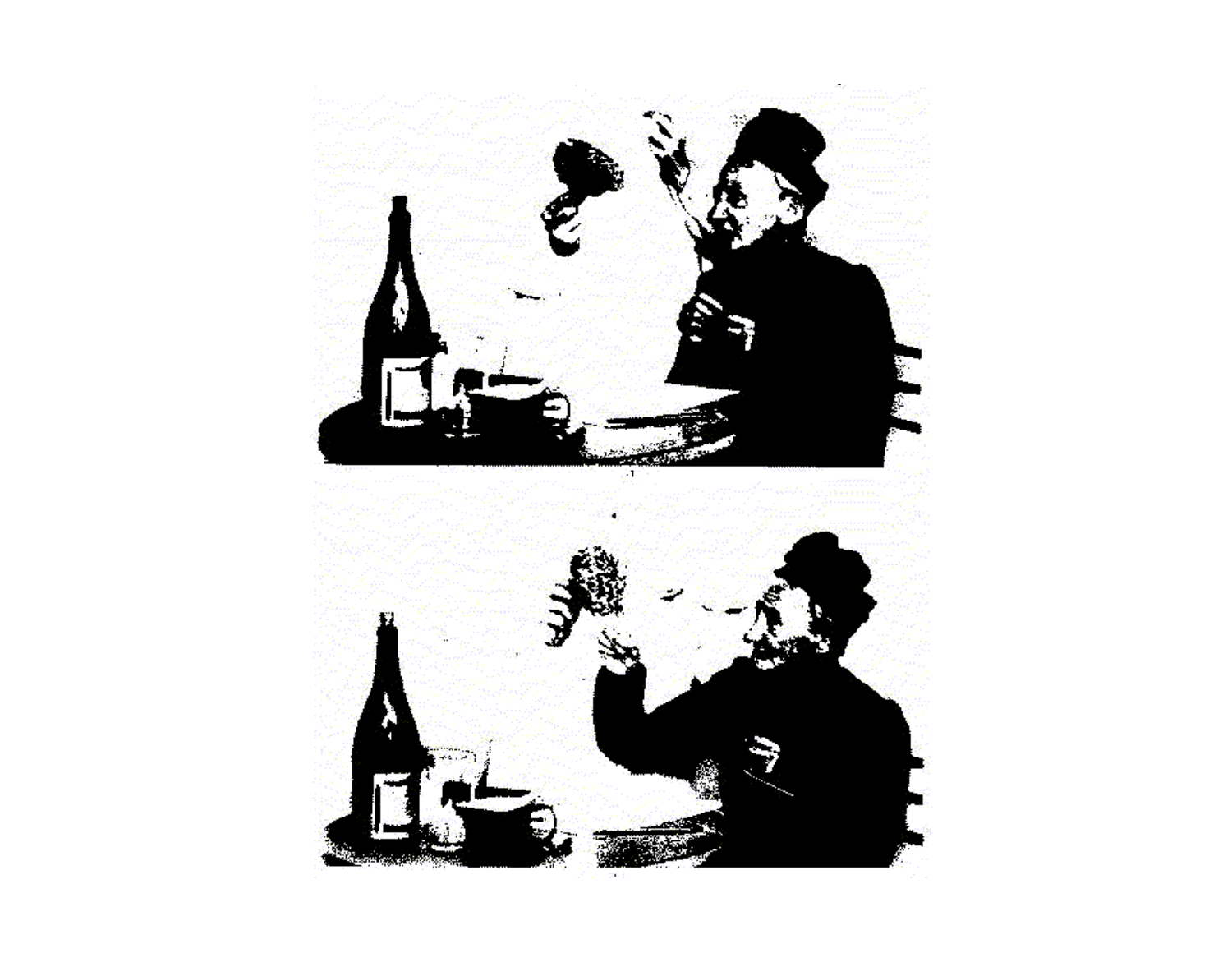# THE RIGHT HEMISPHERE

- •The first to recognize that the right<br>bemisphere might have specialized hemisphere might have specialized functions of its own was Hughlings Jackson (1876).
- •Based on the clinical observation of a single<br>pationt, he argued that whilet the left patient, he argued that whilst the left hemisphere might be "dominant" for language, the right hemisphere was critical for visuo-perceptual abilities.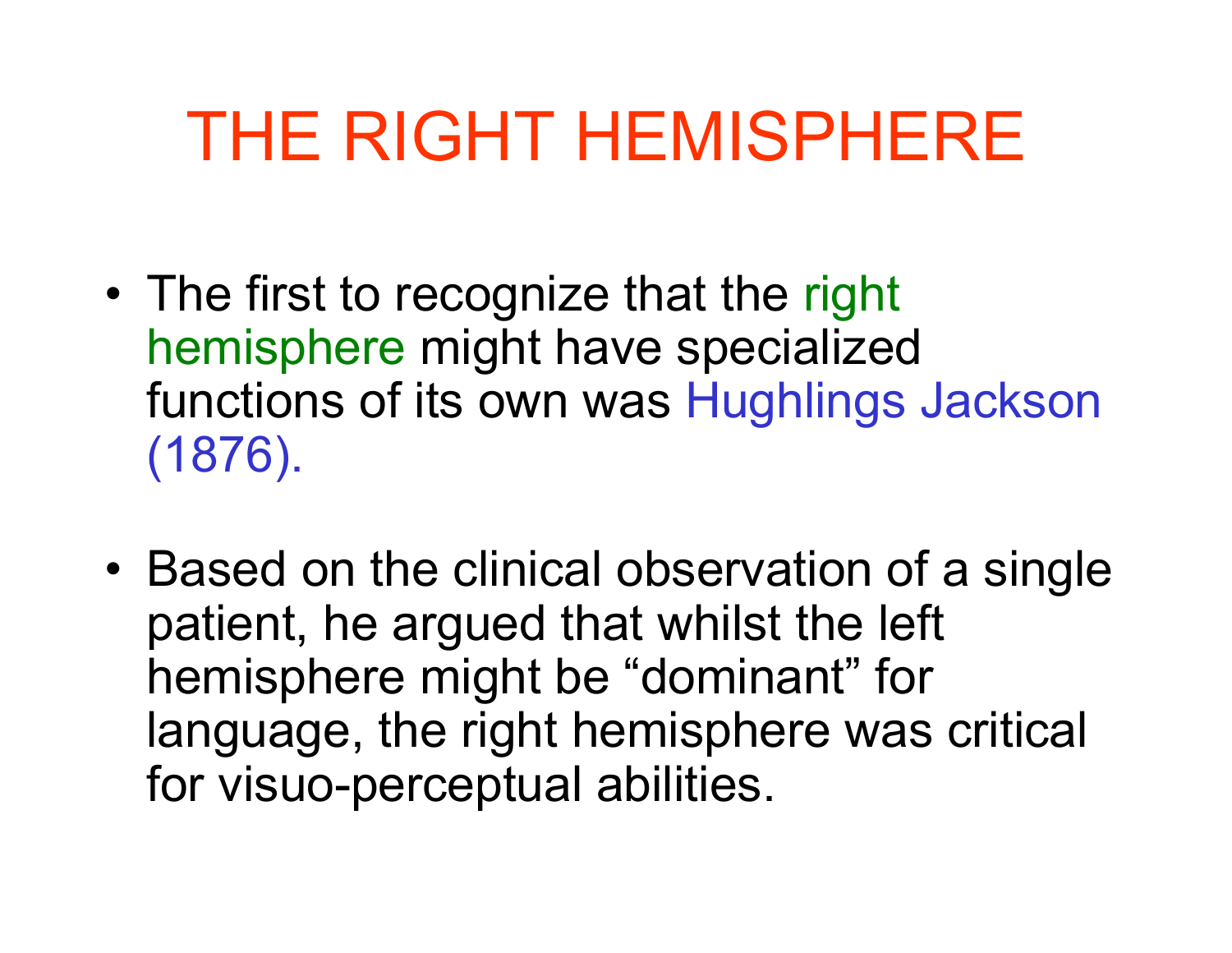## INTELLECT & FRONTAL LOBES

- Damage to prefrontal cortex leads to more complex phenomena.
- The first description of the consequences of lesion to<br>these regions in man is that of Phineas Gage, given these regions in man is that of Phineas Gage, given by Harlow in 1848.
- Gage was a rail-road foreman who accidentally<br>dropped bis tamping iron on a rock, igniting som dropped his tamping iron on a rock, igniting some blasting powder.
- The explosion caused the iron to shoot through the left side of Gago's jaw and up through the front of his side of Gage's jaw and up through the front of his cranium.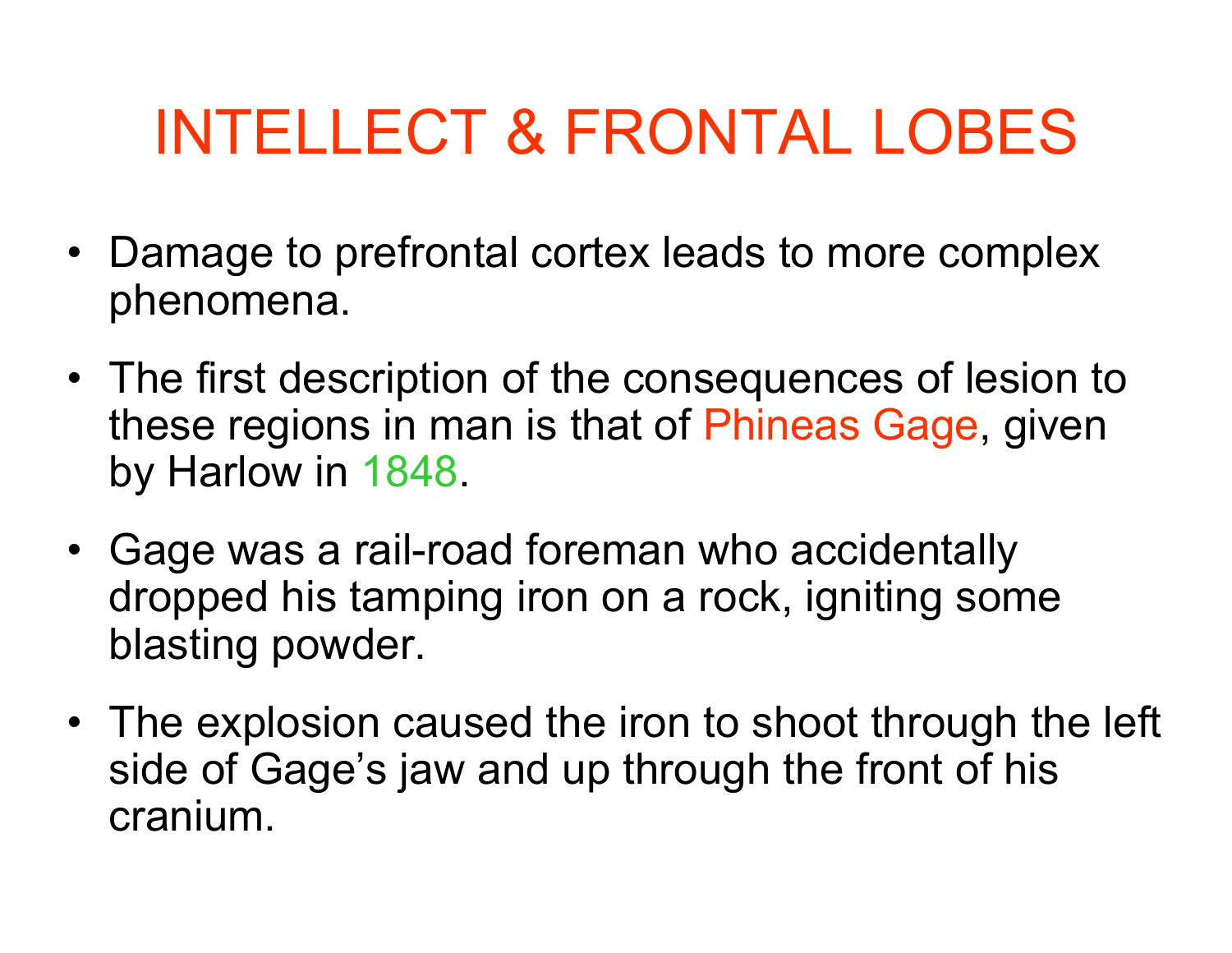

Harlow (1868)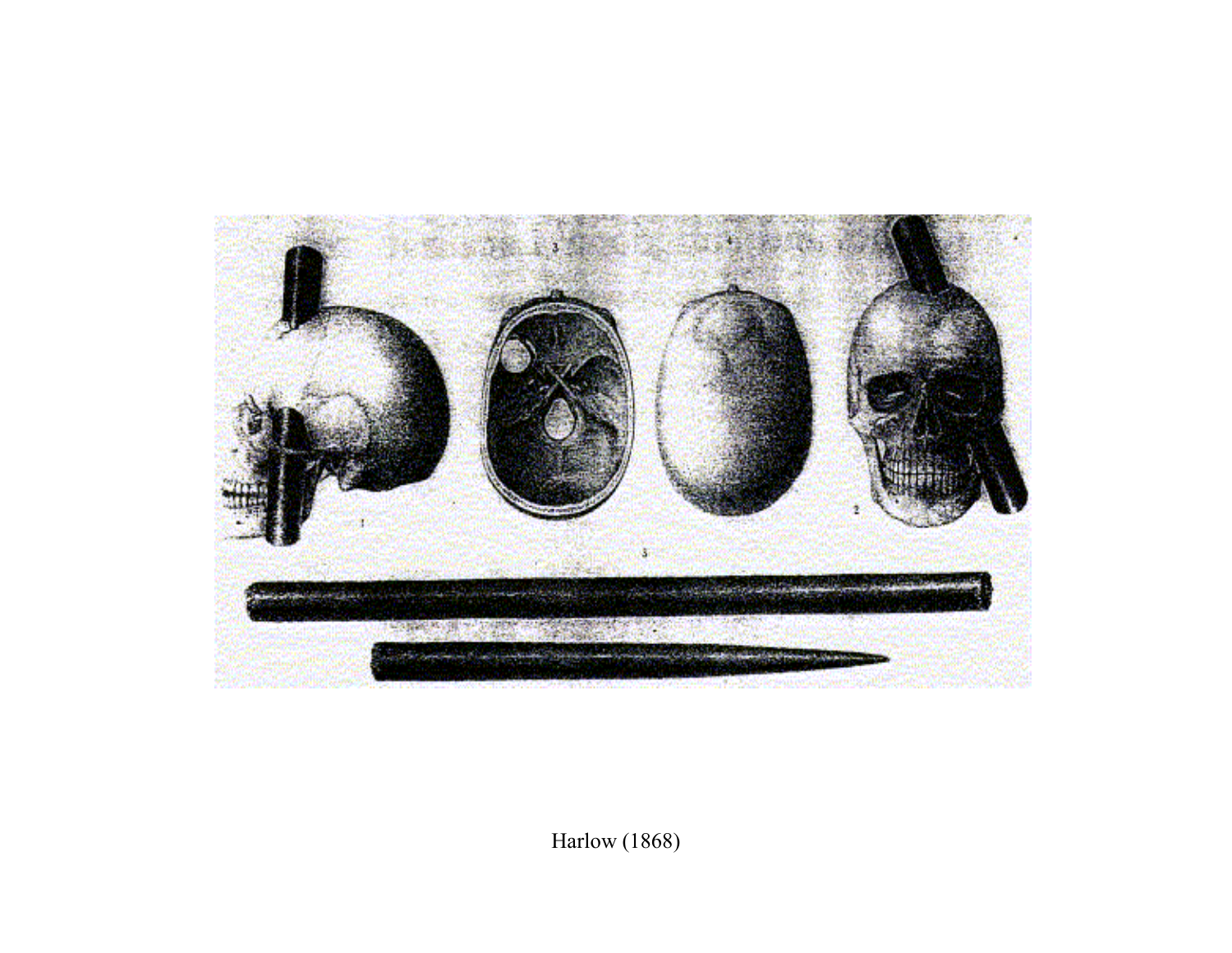### CLINICAL REMARKS"He was no longer Gage"

- •Gage's recovery over the next few months after the accident was far better than anyone expected.
- However, it was clear that his personality and<br>intollect had been altered: intellect had been altered:
	- he now exhibited poor judgment, impulsivity, and<br>lack of restraint: lack of restraint;
	- he had become childish.
- •This was the beginning of the association<br>between frontal labos and more abetract between frontal lobes and more abstract intellectual functions.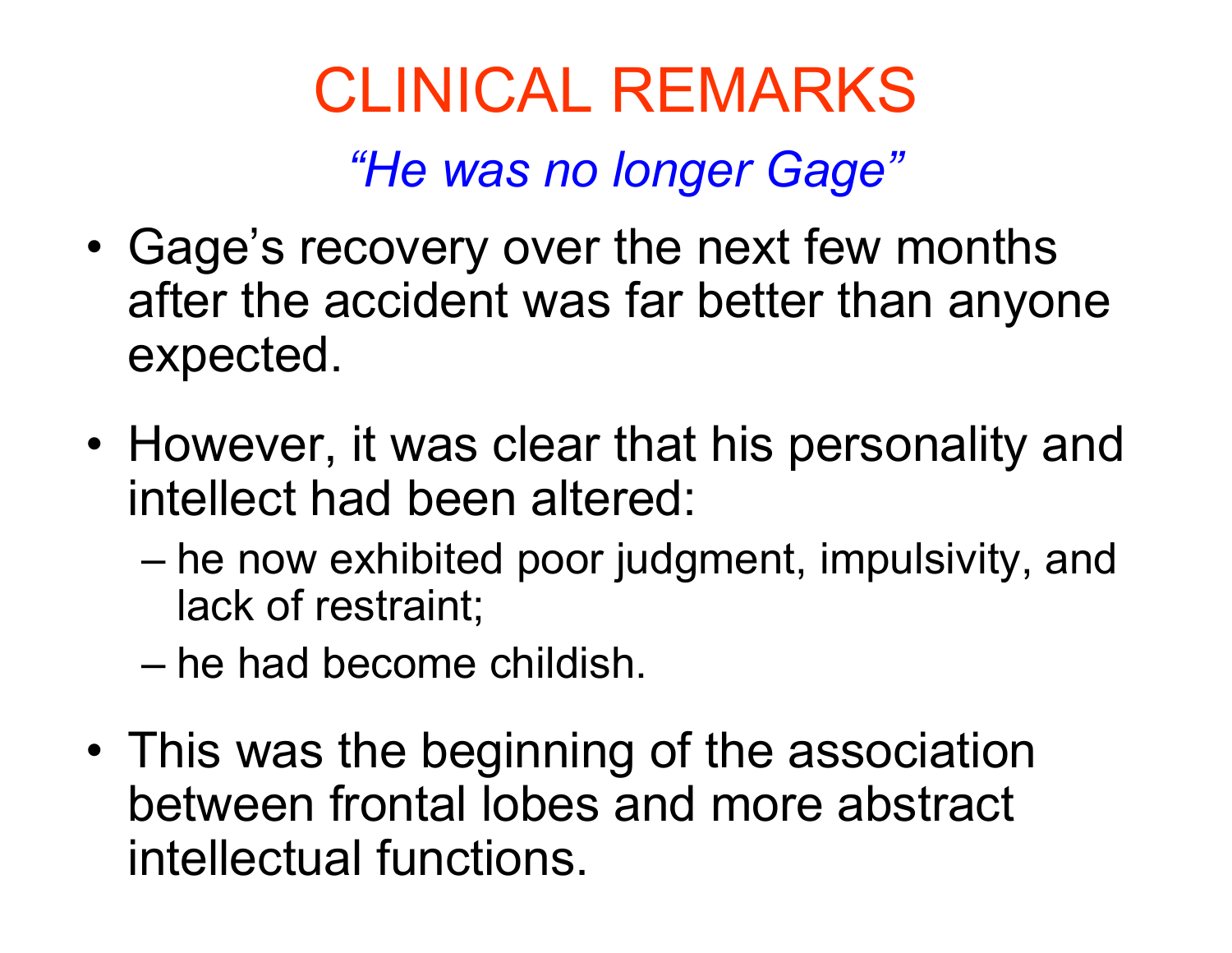### LIMITS OF TRADITIONAL NP

- $\bullet$  With a few exceptions, individual patients were poorly described.
- •They often suffered from multiple deficits.
- •Patients were grouped into *syndromes* because they shared symptoms (patients with Broca's aphasia, Wernicke's aphasia,<br>ote \ etc.).
- • The psychological concepts and tests available were inadequate.
- •The techniques were too few.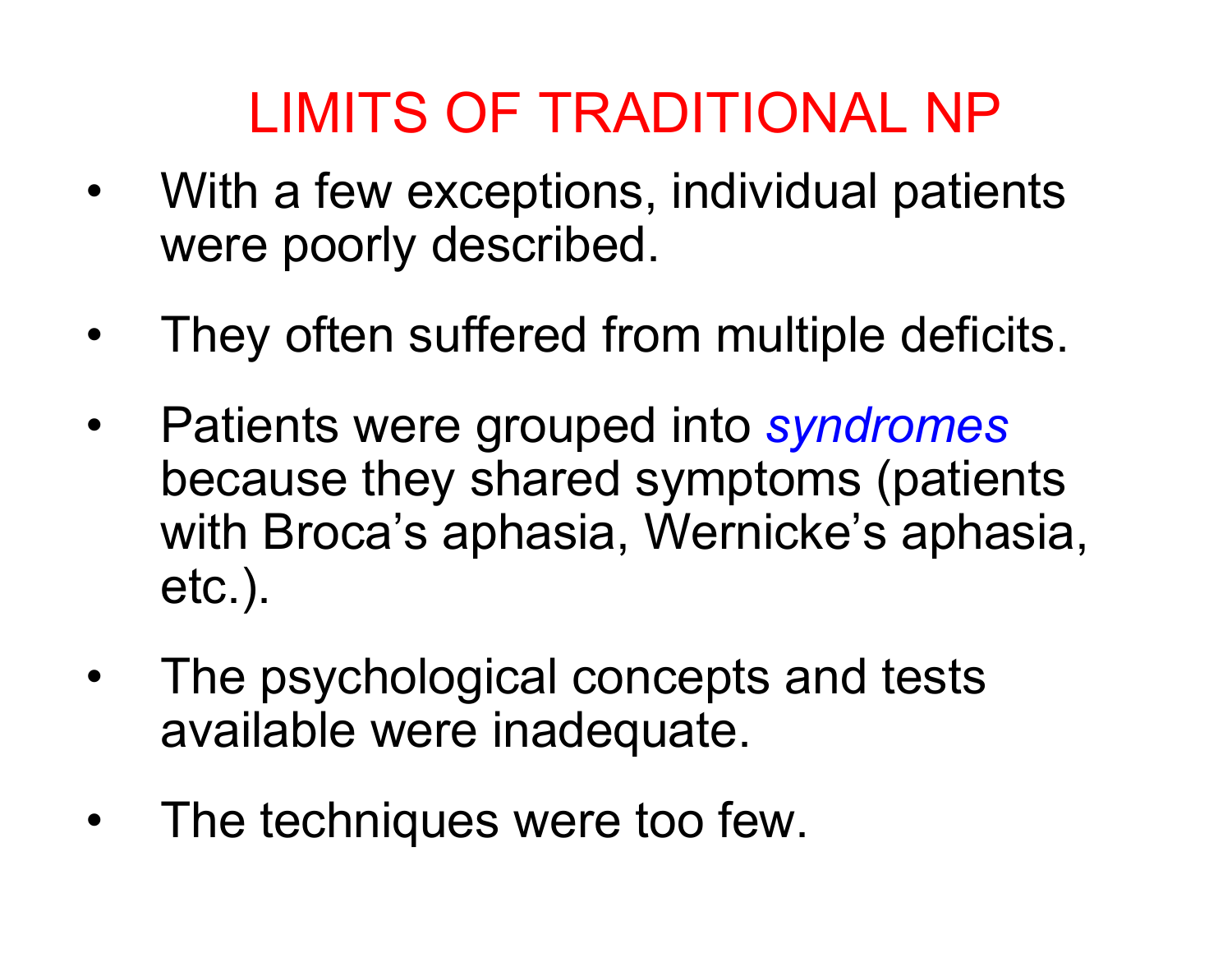#### DIAGRAMS

- Traditional neuropsychologists made a great use of diagrams between 1870 and 1910.
- $\bullet$  These diagrams were used to explain different forms of language disorder in terms of damage either to the centres themselves or to the pathways connecting them.
- $\bullet$  The best known is that put forward by Lichtheim (1885).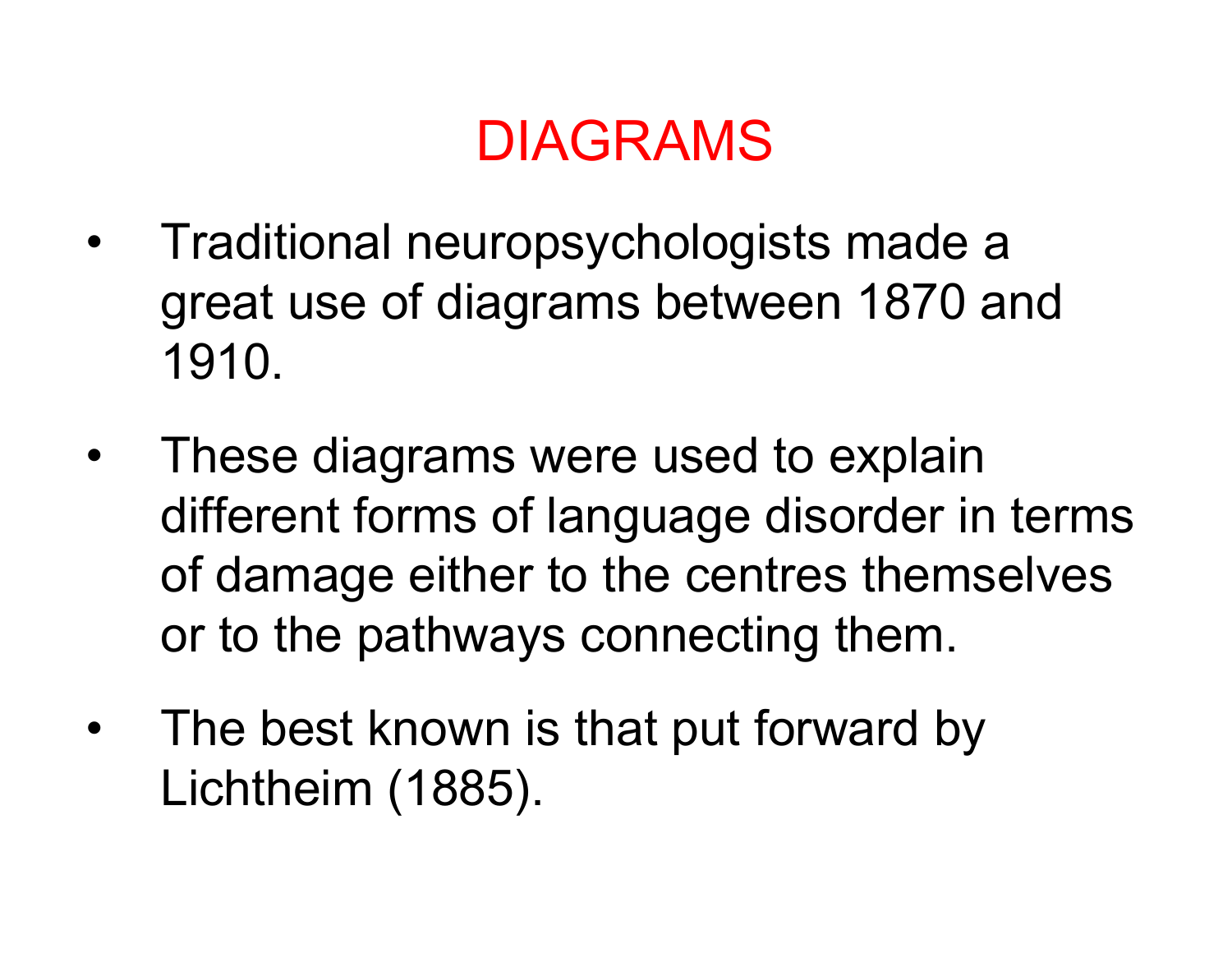### Lichtheim's Model

- $A =$  centre of auditory representations of words
- $B =$  centre of auditory representations of words
- a = auditory analysis
- b = articulatory programming
- C = conceptual knowledge
- O = visual engrams (reading)
- $\bm{\mathsf{E}}$  = hand motor engrams (spelling)

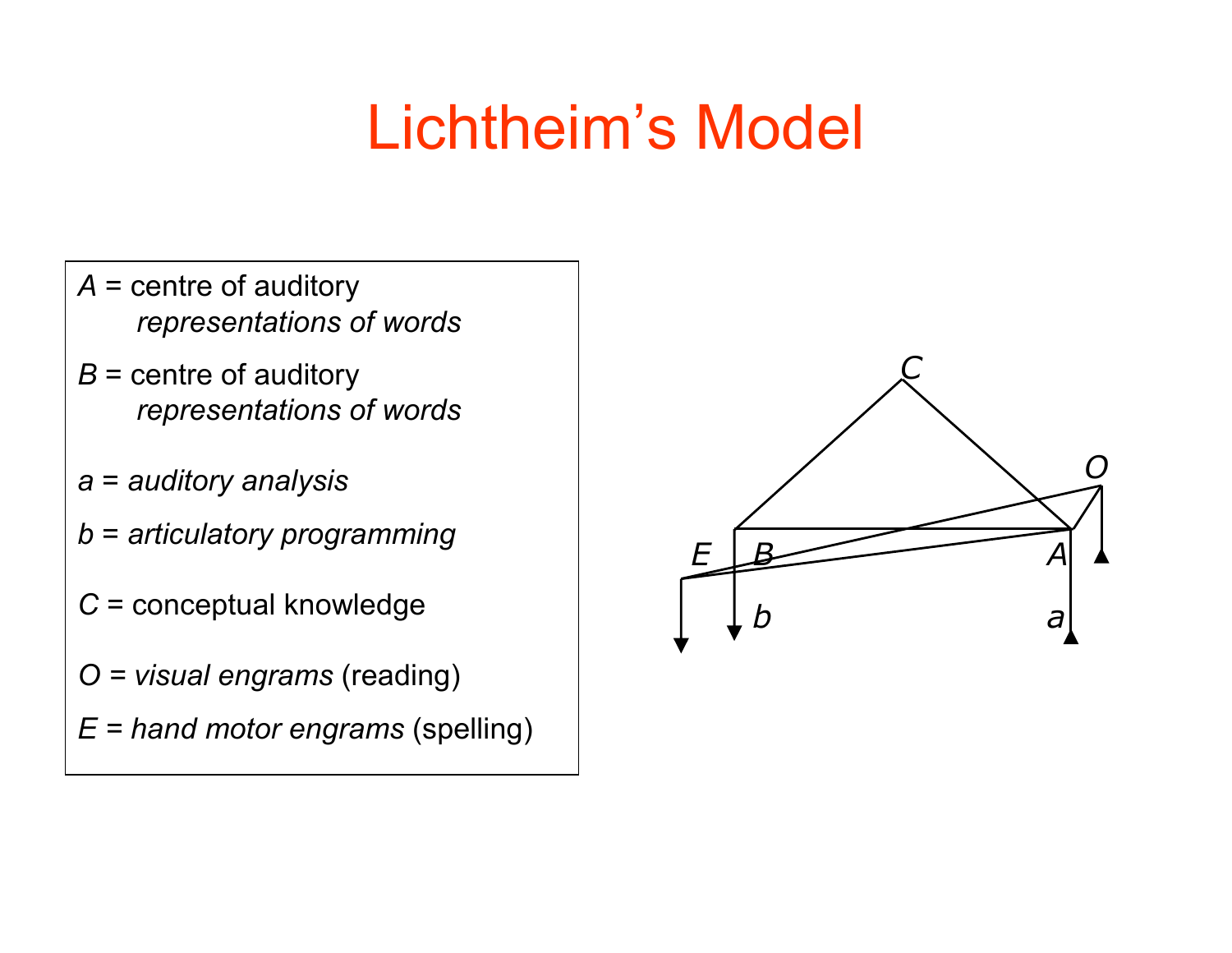### LIMITS OF DIAGRAMS

- • They were only of real use in interpreting disorders that affected comprehension, production, repetitionof single words.
- They had little to say about:<br>disorders effecting for examp
	- disorders affecting, for example, grammatical processes involved in sentence construction;
	- or about how the centres might actually work.
- • They were constrained only by neuropsychological evidence and often changed to fit new patterns.
- • Diagrams were super-imposed upon the left cerebral hemisphere of the brain:
	- they incorporated both a cognitive theory of what centres and connections are, and where they were located.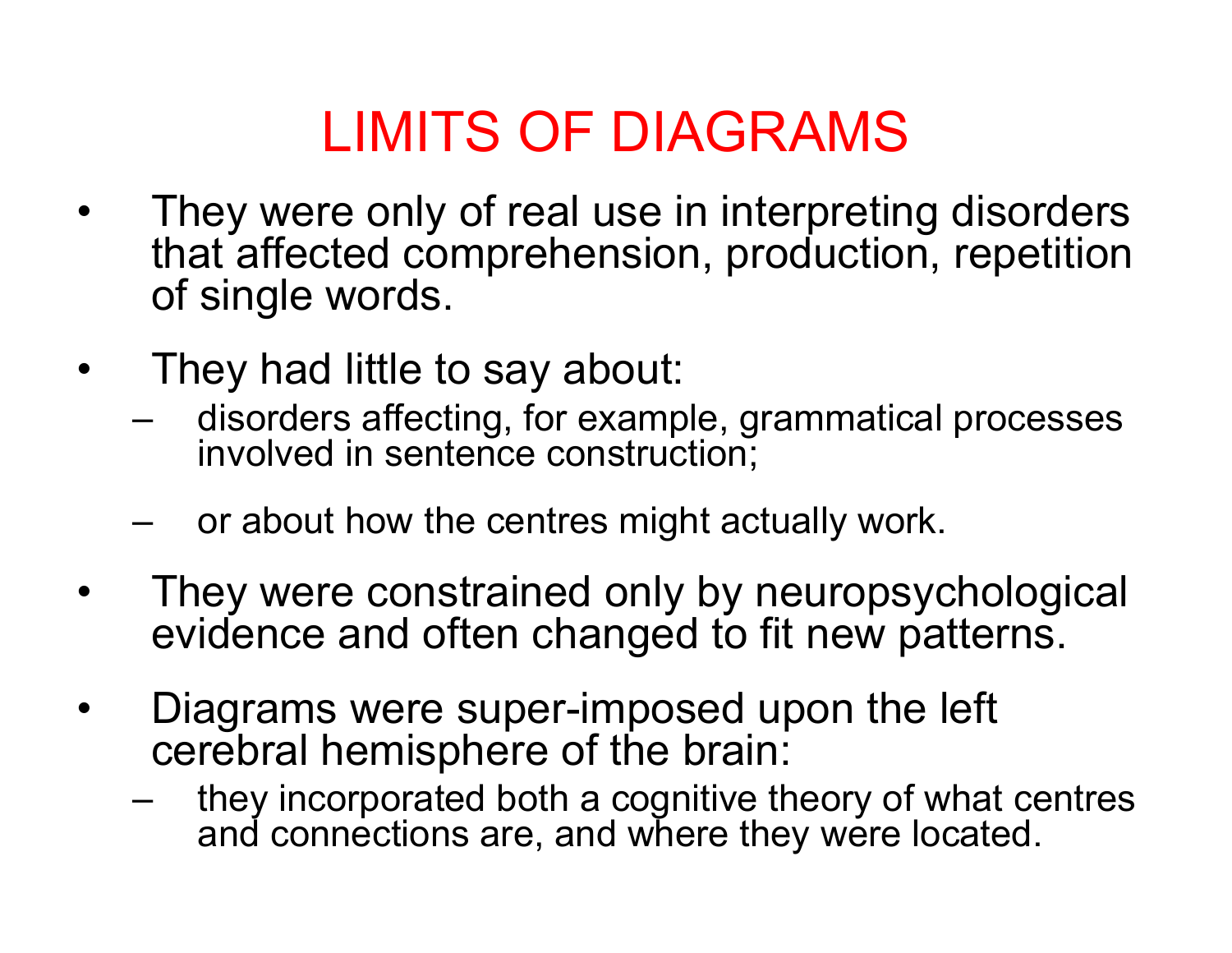### COGNITIVE NEUROPSYCHOLOGY

- A revolution occurred when patient-based<br>nouronsychology and cognitive psychology neuropsychology and cognitive psychology eventually came together.
- •The main tenet of cognitive psychology is that<br>montal activity (i.e. cognition) is information mental activity (i.e. cognition) is information processing.
- By varying stimuli and instructions to the<br>cubiocts, and by monsuring their respons subjects, and by measuring their responses, cognitive psychologists make inferences about the information processing that intervenes between stimulus and response (the black box).